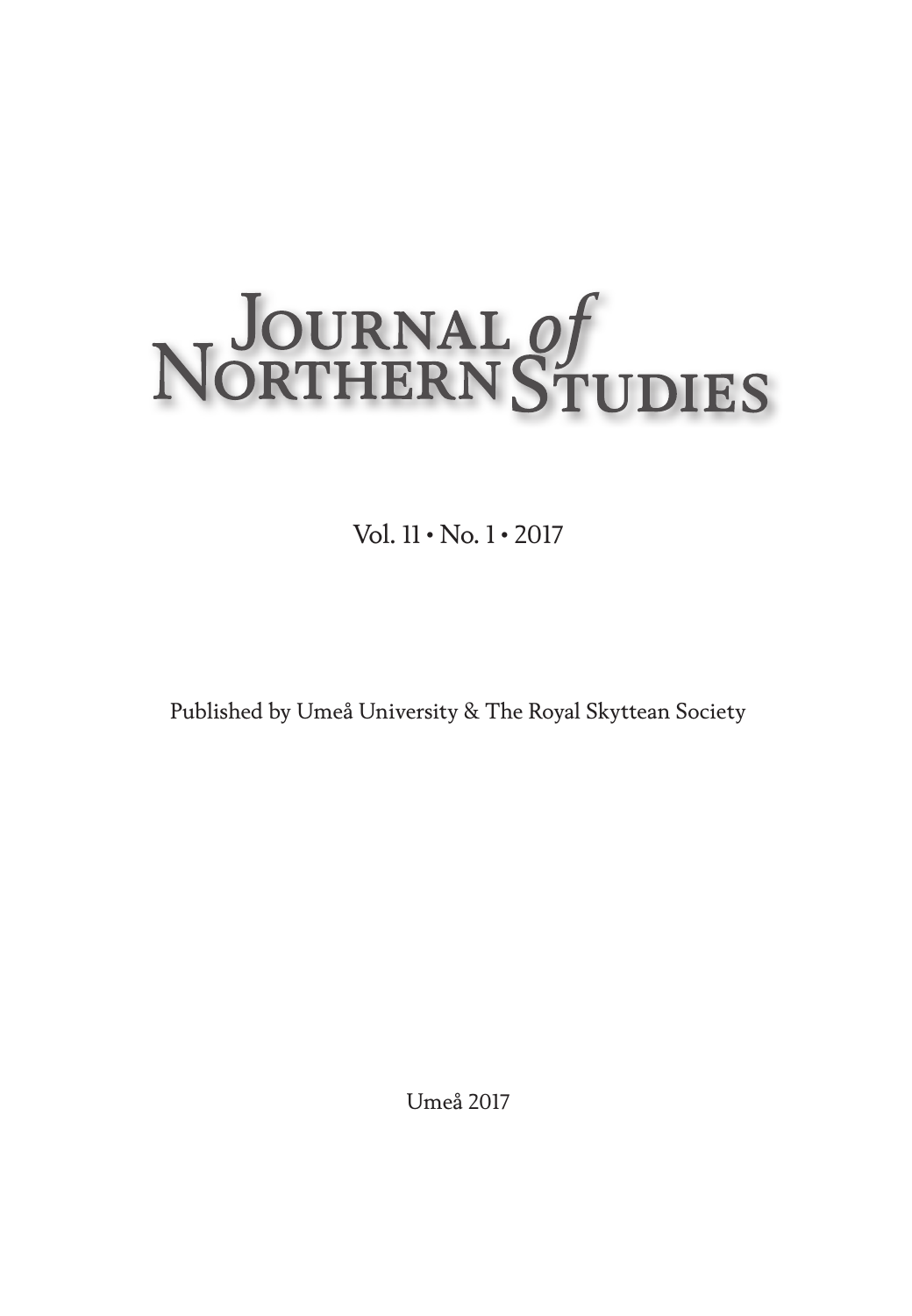The *Journal of Northern Studies* is published with support from The Royal Skyttean Society and Umeå University

© The authors and *Journal of Northern Studies* ISSN 1654-5915

*Cover picture* Scandinavia Satellite and sensor: NOAA, AVHRR Level above earth: 840 km Image supplied by METRIA, a division of Lantmäteriet, Sweden. www.metria.se NOAA®. ©ESA/Eurimage 2001. ©Metria Satellus 2001

METRIA  $\frac{1}{2}$ INGÅR I LANTMÄTERIET *Design and layout* Lotta Hortéll and Leena Hortéll, Ord & Co i Umeå AB Fonts: Berling Nova and Futura

Paper: Munken Polar 300 gr and Munken Lynx 100 gr

*Printed by* UmU-Tryckservice, Umeå University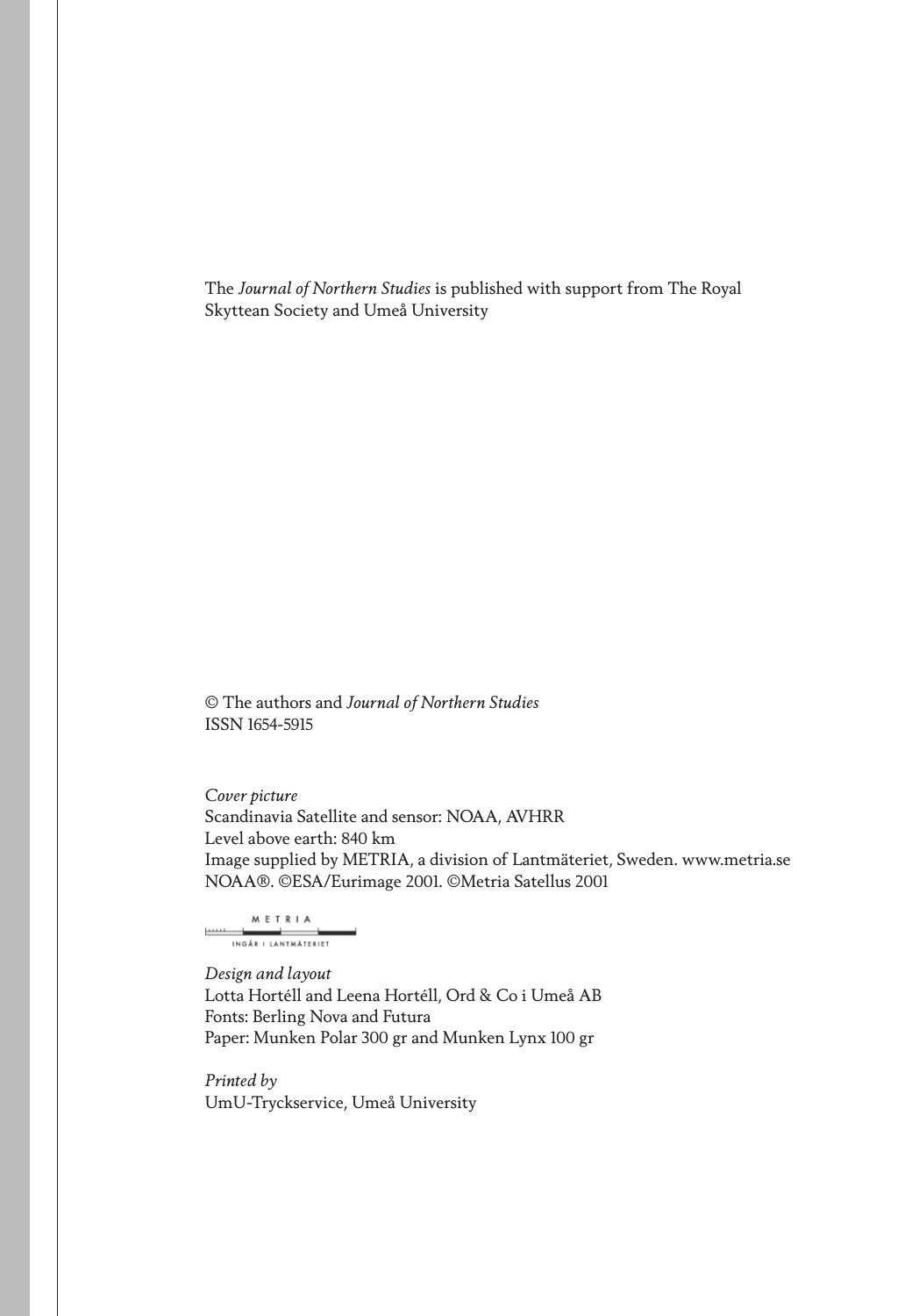# Contents / Sommaire / Inhalt

| Daniel Andersson & Lars-Erik Edlund, Language and Space in Northern Spaces |  |
|----------------------------------------------------------------------------|--|
|                                                                            |  |

# Articles / Aufsätze

| Guy Bordin, What Do Place-Names Tell about non-Human Beings among            | - 11 |
|------------------------------------------------------------------------------|------|
| Julien Pongérard, Nuna. Naming the Inuit land, imagining indigenous          | -37  |
| Taarna Valtonen, Place-Name Loaning Patterns as Cultural Survival Strategies | 53   |
| Nellejet Zorgdrager, The Role of Place-Names in Olof Sirma's two Yoik Texts  | 71   |

# Reviews /Comptes rendus / Besprechungen

| David Brégaint, Vox regis. Royal Communication in High Medieval Norway, Leiden: |      |
|---------------------------------------------------------------------------------|------|
|                                                                                 | . 95 |

# Instructions to Authors

|--|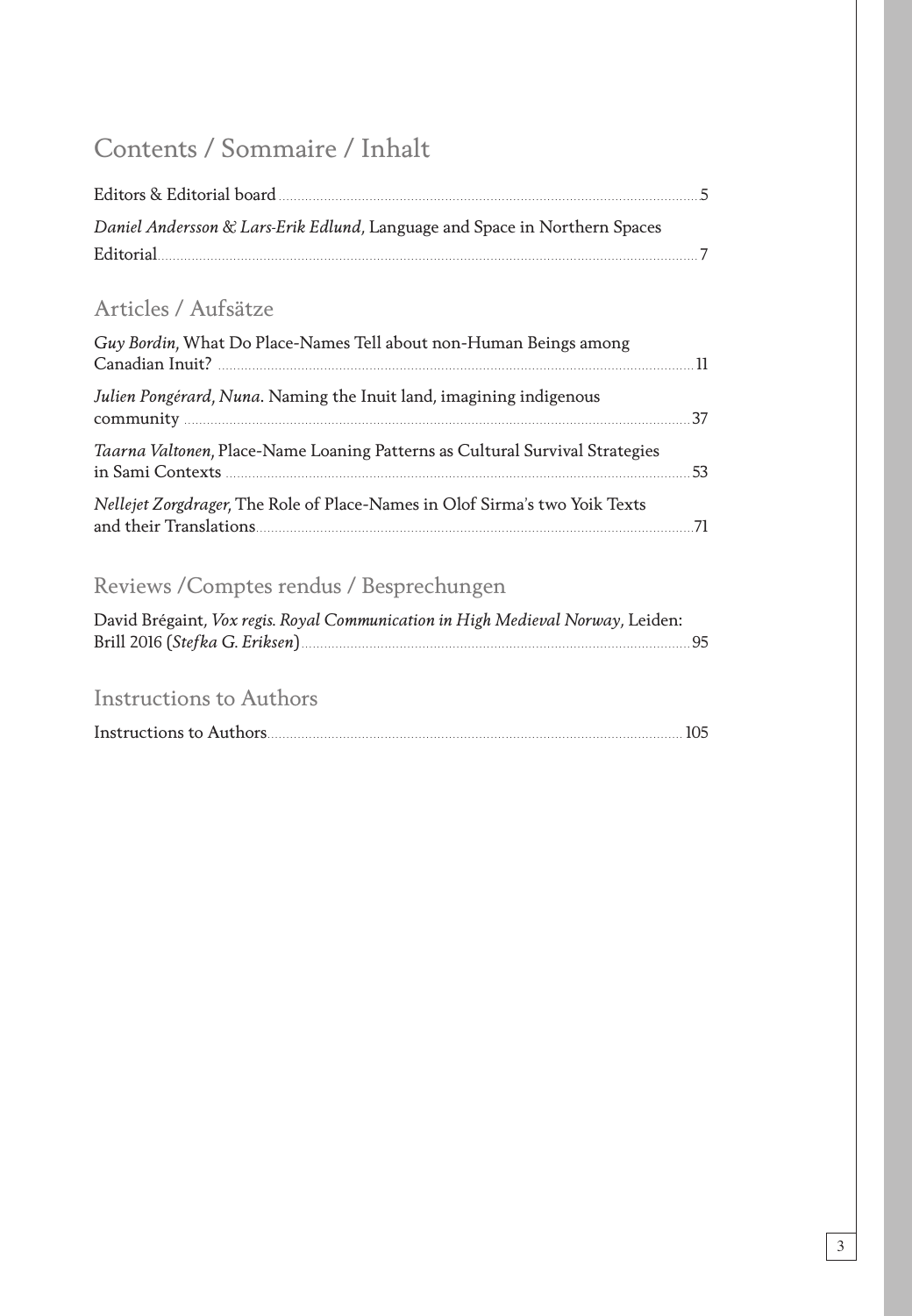TAARNA VALTONEN

# Place-Name Loaning Patterns as Cultural Survival Strategies in Sami Contexts

ABSTRACT This paper discusses the place-name loaning patterns of one South Sami and one Inari Sami community that have plenty of parallel names in their area. The time span studied reaches from the end of the nineteenth century to the middle of the twentieth century. The loaning and borrowing processes are analyzed and interpreted in a thoroughly studied cultural context. The author claims that the differences in loaning reflects different strategies that aim to secure the existence of minority language and culture, and that the place-names have been used as means of manifesting one's cultural ownership to the land. The most important results based on the quality and distribution of the parallel names in the South Sami area reflects the existence of two separate name systems and a protective purist strategy toward outsiders. In the Inari Sami area the results indicate that the local Sami community has an open and pedagogical strategy towards outsiders and because of this they have shared the language-cultural code to the Finns. The author has been inspired in her study by the ideas presented in the field of ecological linguistics and cultural onomastics. This paper is based on the results of the author's doctoral dissertation.

KEYWORDS ecological linguistics, onomastics, Härjedalen, Inari Sami, place-names, Sami culture, Sami language, South Sami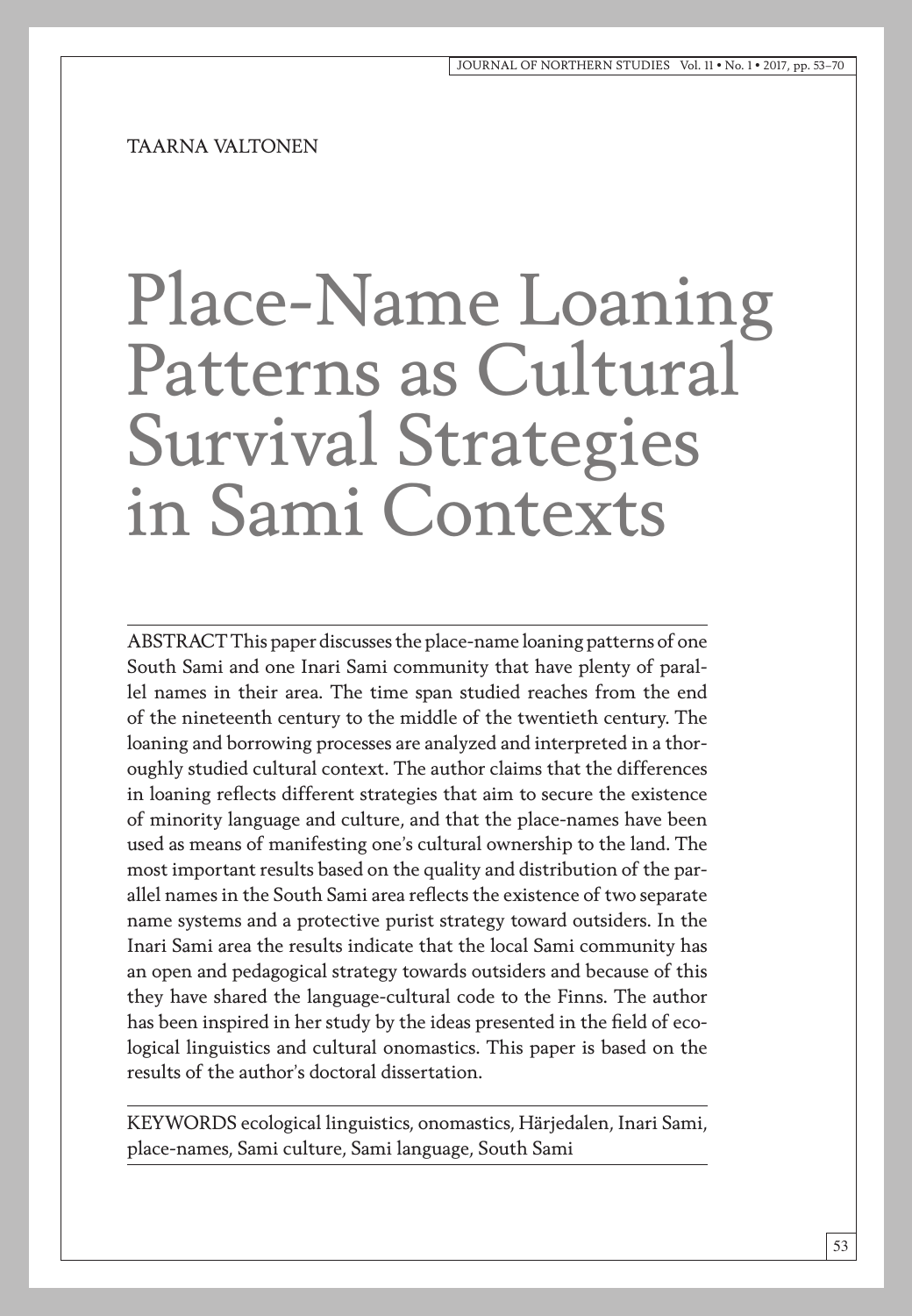#### Introduction

In my doctoral thesis (Valtonen 2014), I studied the place-names of four Sami communities. The time span studied extends from the end of the nineteenth century to the middle of the twentieth century. In this paper, I will discuss in detail two of the studied materials representing two Sami communities: South Sami Ruvhten sïjte in Härjedalen, Sweden (formerly known as Tännäs sameby ['Tännäs Sami village']) and Inari Sami communities Čovčjävri (Fi. Syysjärvi) and Kosseennâm (Fi. Paksumaa) in Aanaar (Fi. Inari, Sw. Enare), Finland. I have also limited the scope to results concerning parallel names or name pairs, in other words to Sami place-names that have a co-existing place-name for the same referent in another language. In the case of the Inari Sami, I will not discuss North Sami parallel names, as I want to make a detailed analysis of the connection between minorities and majorities. The dynamics between local Sami populations is an interesting topic, but it deserves its own, separate article.

In my study, I was inspired by the ideas of *linguistic ecology*, a theoretical approach in which a model created in the field of natural sciences has been taken as an analogy to explain the life and death of a language and its interactions with its environment, including other languages, various social factors and ecological context. The overall idea is that language and linguistic communication cannot be examined in isolation, but must be taken as an inseparable part of its environment and social life in the broadest sense. Linguistic ecology shares common approaches with sociolinguistics, but takes in account a wider range of factors (for a more detailed description and discussion, see Haugen 1972; Haugen 2001; Mühlhäusler 1996; Skutnabb-Kangas & Phillipson 2007).

In my doctoral dissertation, for instance, I made reference to the nature of connections with the majority group, including its language and livelihoods, local microhistory, natural environments, livelihoods, use of landscape and traffic connections in addition to classical sociolinguistic factors, such as language domains, multilingualism, code switching, national language policy and language attitudes. My choice was guided by a need to create a more culturally oriented approach compared to traditional onomastics. I call this approach *cultural onomastics*. In doing so, I also wish to respect the epistemological principles of the Indigenous Studies that emphasizes the emic or insider view.

The point of departure I used in writing this paper is based on a theory put forth by Professor Peter Mühlhäusler (1995) that language can be used as a means to avoid conflict in contact situations. When two culturally and linguistically distinct groups meet, language is used as means of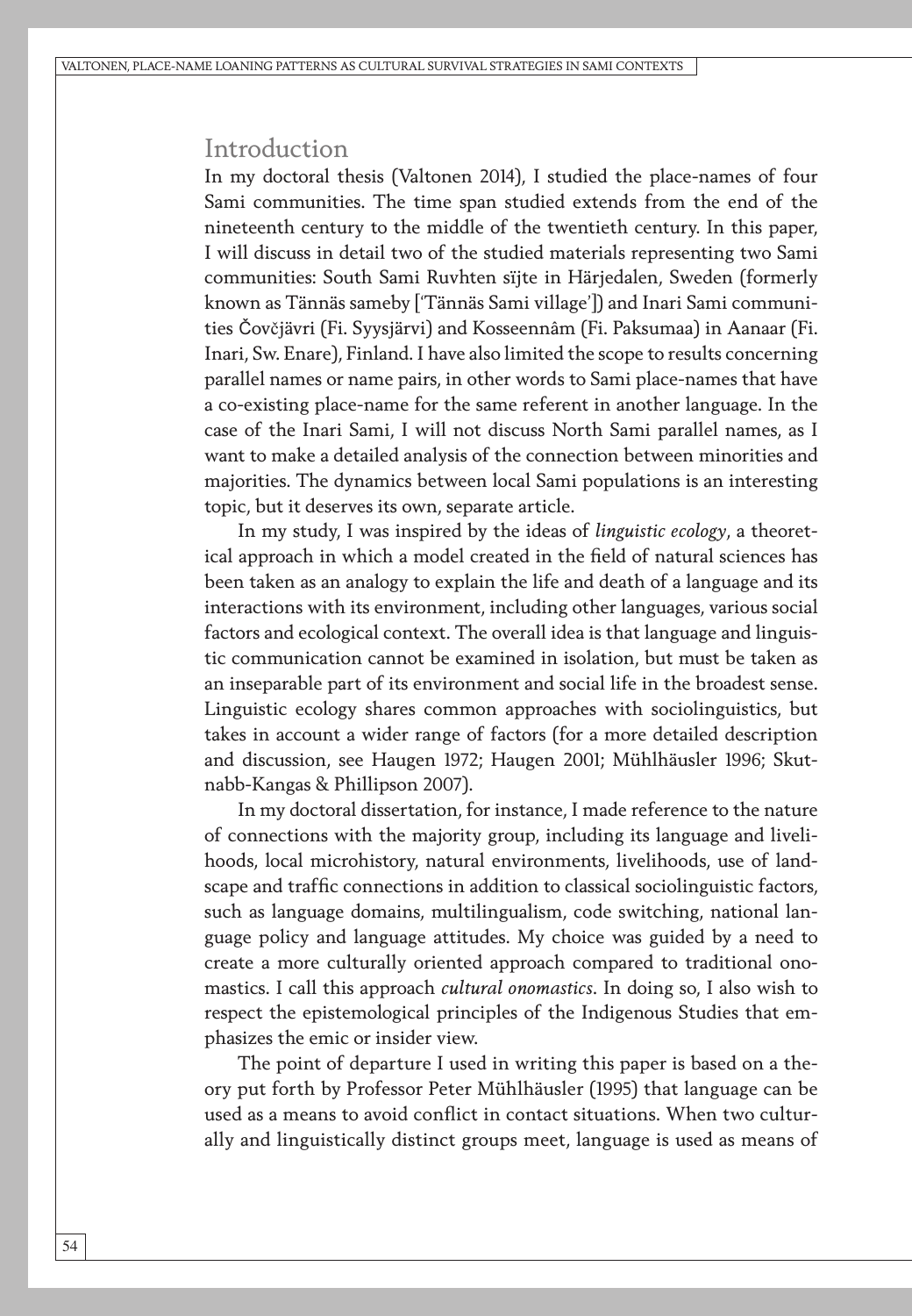adapting to the changing circumstances. In Mühlhäusler's article, the use of pidgins and creoles as buffering elements is a central topic, an issue that has gained little notice in Sami contexts due to the early bi- or multilingualism of Sami populations. However, the loaning and borrowing of place-names and early bi-/multilingualism are, in my opinion, connected to the same idea of initiating contact without conflict. Similarly, these reveal the linguistic strategies that Sami communities have chosen to follow in contact situations.

I will describe two different linguistic strategies used when loaning place-names. I base my remarks on the linguistic choices made when placenames have been borrowed from one language and loaned to another. The nature of the contacts that occurred during this process can be seen in the results, in other words in the borrowed place-names. It is my contention that these linguistic choices reflect the more widely used local cultural strategies employed to sustain a situation in which a minority group could peacefully co-exist with a majority group, whilst maintaining an independent minority language and culture. I further contend that the choice of the language used in and the loaning and borrowing of place-names reflect the power relationships between local groups as well as that place-names can be used as means of manifesting a cultural predominance in a given area for a given time. Furthermore, I would also like to emphasise that this paper has nothing to do with the question concerning the origin of South Sami language and culture in Härjedalen, but rather only describes and analyses the situation at the turn of the twentieth century.

### Material and methods

There are several similarities as well as differences between the two studied communities and place-name systems that they maintained. Both of the groups were small reindeer herding communities, which consisted of less than 100 people during the studied period 1880–1950. In addition to the reindeer herding, fishing was also an important livelihood in Čovčjävri-Kosseennâm. The Ruvhten sïjte Sami had been living mainly by reindeer herding for centuries, where as in Northern Aanaar (Fi. Inari) the importance of this economy grew considerably during the last decades of the nineteenth century, thus causing a change in the previous migration practices. Also, in Ruvhten sïjte, reindeer herding underwent fundamental changes at the turn of the twentieth century. At the end of the studied period, paid labour, most often seasonal work outside home, grew as an important source of income due to the institution of a money-based economy (for more detailed information, see Valtonen 2014: 79–109, 139–165).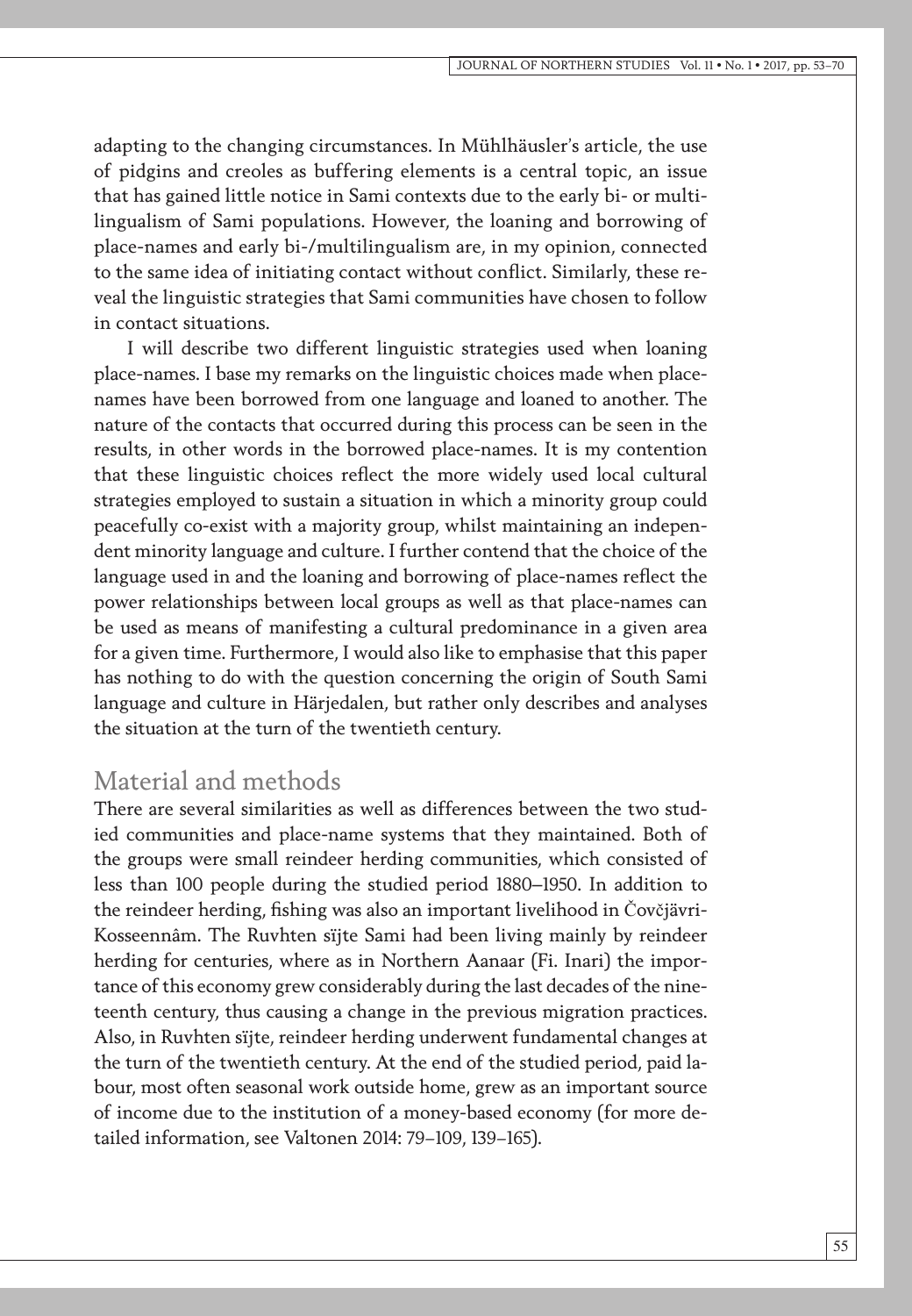The two studied areas can be considered peripheries on a national scale since they are sparsely populated, a long way from major cities and largely inaccessible. There is, however, a very distinctive difference between the two areas: in Northern Aanaar (Inari), the mixed population of Inari and North Sami have always been a majority, with only a few Finnish settlers present before the Second World War. The North Sami population has been sharing land areas close to the border of the municipality of Ohcejohka (Fi. Utsjoki) since time immemorial, but expanded slightly toward the south due to mixed marriages in the late nineteenth century.

In contrast, there have been Scandinavian inhabitants in Härjedalen at least since the late Iron Age (Baudou 2004: 21; Bergström *et al.* 1991: 52–54; Holm 1984: 136; Zachrisson 1997: 50–52), and the South Sami have been an ethnic and linguistic minority in their homesteads for a long time. On the other hand, the Ruvhten sïjte Sami lived mainly separated from the majority population due to different livelihoods and the Swedish Crown's ethnic separation policy, which was also known as the *Lapp skall vara lapp* ['Lapp shall remain Lapp'] policy (see Lundmark 2008). The Sami, however, had contacts with Swedish households, which they visited regularly during the winter migration. On the whole, although it seems that both groups had approximately the same amount of contacts with the majority cultures during the studied period, the long history of South Sami living side by side with the Scandinavian population naturally cannot be overlooked.

Due to the long co-existence in the same area, all adult Ruvhten sïjte Sami were bilingual during the studied period. This has been the case for a long time, as evidenced in an account from 1799, which reveals that all the local Sami knew Swedish (Løøv [ed.] 1992: 53). According to Knut Bergsland (1992: 7), the South Sami have most likely been using Scandinavian languages as means of communication with outsiders since the Iron Age. Most of the adult Inari Sami in Northern Aanaar (Inari) could also speak Finnish during the studied period, but their proficiency was limited and, particularly the women, were not accustomed to speaking any language other than Sami. On the other hand, most of the adults knew also North Sami.

Neither of the Sami languages had official status during the studied period, nor was Sami used as a school language after the first year of school. The lack of official status included also maps. The situation is well described in a remark made by Professor K.B. Wiklund (1913: 11), who explained that there are also Sami place-names in Härjedalen but: "[…] av naturliga [sic!] skäl kan man ej vänta att träffa så särledes många av dem på kartornaˮ ['We cannot, for natural reasons, expect to find so many of them on maps']. The "natural reason" referred to by Wiklund was that as Swedish place-names existed it was only natural that the cartographers ignored the Sami names.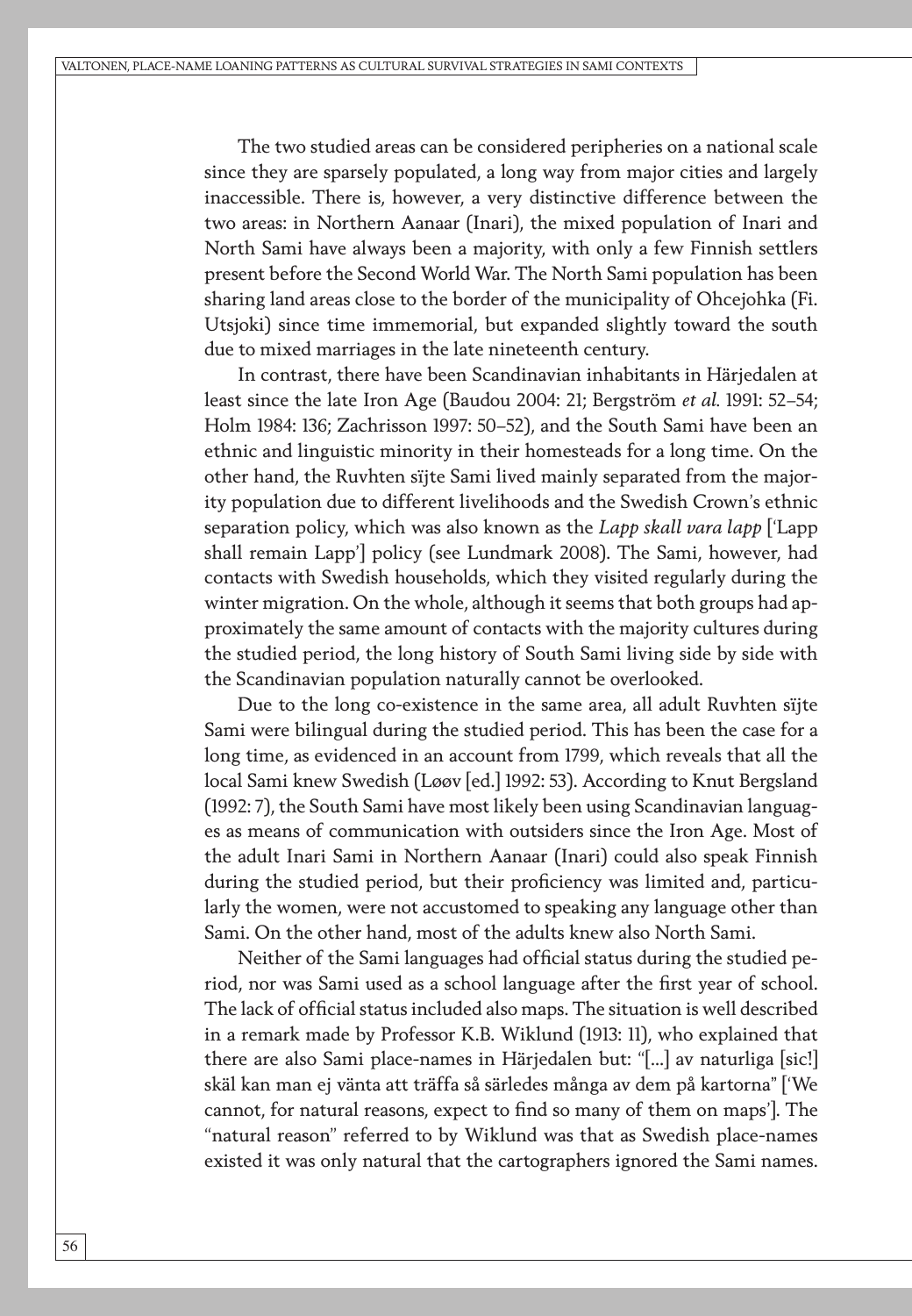The otherwise overlooked Sami place-names were, however, collected for the purpose of linguistic studies (Magga 1994: 7).

In Finnish Lapland, the Finnish parallel names were considered more important. If such name did not exist, the Sami name was typically written down in Finnified form, most often partly adapted partly translated. There was however one important difference with the situation in Ruvhten sïjte: the local Sami served as guides for Finnish cartographers and could therefore explain and share their own place-name tradition and culture, whereas in Härjedalen the guides were local Swedes (Lehtola 2012: 67, 176). Consequently, the Sami perspective is much more present on the maps of Aanaar (Inari) than those of Härjedalen. In Aanaar, however, the cartographers did not know that there were several Sami languages and the Inari Sami placenames were often translated or adapted to North Sami, thus demonstrating a hierarchy between the Sami languages (Mattus 2004: 163).

The Sami place-names have been used only in Sami language domains, but, in the domains of the majority culture, their names have always been used. In cases where there was no such name in use, it was always possible to use an improvised translation of the Sami name. The use and survival of Sami names is therefore connected to the degree of the use of the Sami language. In many cases, the speakers of the majority languages did not even know the Sami names and the language was considered incomprehensible. Tryggve Sköld (1980: 266) also explained that, in Sweden, many Sami preferred to use Swedish place-names in order not to be identified as a Sami, which could have had negative consequences.

The studied place-name material of the Inari Sami communities of Čovčjävri and Kosseennâm consisted of 561 Inari Sami place-names, which were mainly collected by Ilmari Mattus (published in Mattus 2015), a native speaker and a member of the local Inari Sami community. However, in Ruvhten sïjte, which is nearly equivalent in size, there were only 168 South Sami place-names collected primarily during short field work periods by two Swedish linguists: Björn Collinder in 1941 and Gustav Hasselbrink in 1943. This surprisingly large difference in numbers is mainly due to the fact that, outside the summer grazing grounds of Ruvhten sïjte, there are only some, sporadic Sami place-names, and even the Sami-speaking population use the Swedish place-names. The summer grazing grounds consisted of the old tax land of Ruvhten sïjte, the *Rutfjällen skattefjäll* ['the tax mountain of Rutfjällen'], which was separated from the land of the farmers in the land ownership consolidation (Sw. *avvittring*) of 1853, and the extension area (Sw. *utvidgningshemman*) purchased by the Swedish Crown during the 1880s and 1890s after heated debate about the land-use rights. The extension area was used by the Sami before 1853 (see Map 1). (For more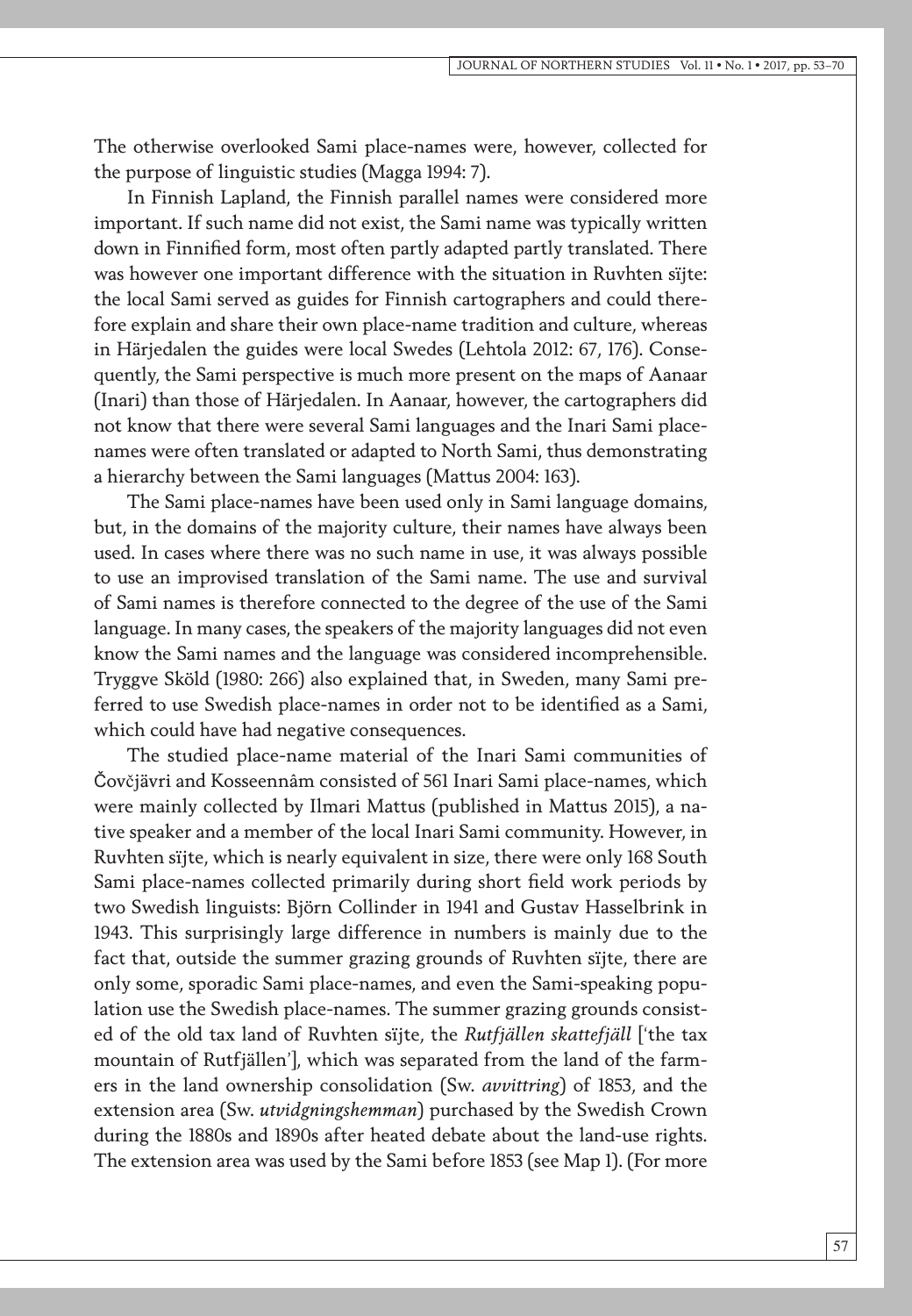detailed information, see for instance Thomasson 1990; Thomasson 2002; Valtonen 2014.)

Since we have written evidence of the existence of the reindeer herding Sami in the area dating back several hundreds of years (see for instance Schmidt 1799 in Løøv [ed.] 1992), this cannot be interpreted in any other way than as an indication of the power relationships between Sami and the local Swedes. Unfortunately, we do not have enough evidence to show whether there has been a separate Sami place-name system in the winter grazing lands. If this was indeed the case, one would expect to find some signs of a Sami substrate or at least some influence in the Swedish placename system. Unfortunately, the Swedish place-names have not been studied in detail, nor with the expertise of Finno-Ugrian studies. A methodological problem is that there is very little knowledge about the nature of the systematic language change in Sami place-names in Scandinavian contexts, with the exception of the politically-motivated "Norwegianisation" (see Helander 2008).

The methodology of parallel name studies or name pair studies was first established in the 1930s by an Austrian linguist, Eberhard Kranzmayer (1934, in particular). Although modern-day parallel name studies still build on his ideas, some of his basic ideas have been abandoned and new ones have been introduced in their place (for a current overview, see Petrulevich 2016). According to the method, the parallel names are divided into three types based on the connection between the two names: 1) borrowed placenames which have been borrowed as such, but substituted to fit into the phonological structure of the target language as needed. I call these "adapted place-names" (original name + borrowed name); 2) translated placenames (original name + borrowed name), and 3) independent place-names with no connection to each other (original name + new name given to the same place).

An example of the first type mentioned above is the Swedish placename *Baltern,* which is an adaptation of the South Sami place-name *Baelhtere* [*baelhtie* 'side of a mountain' + suffix *-(e)re* < *vaerie* 'mountain' or *jaevrie* 'lake']. This adaptation was done by substituting incompatible Sami phonemes and morphology for those compatible with Swedish, but which did not have any real meaning. An example of the second type are the names South Sami *Vaerien/jaevrie* ['Mountain/lake'] and Swedish *Fjäll/ sjön* ['Mountain/lake'], where each name is a translation of the other, but it is impossible to say which one is the original. In type 1, the name is borrowed as an incomprehensible word, whereas in type 2, the meaning has been borrowed. Types 1 and 2 can be further divided into subtypes, in which the specifics and/or generics may have been separately borrowed by either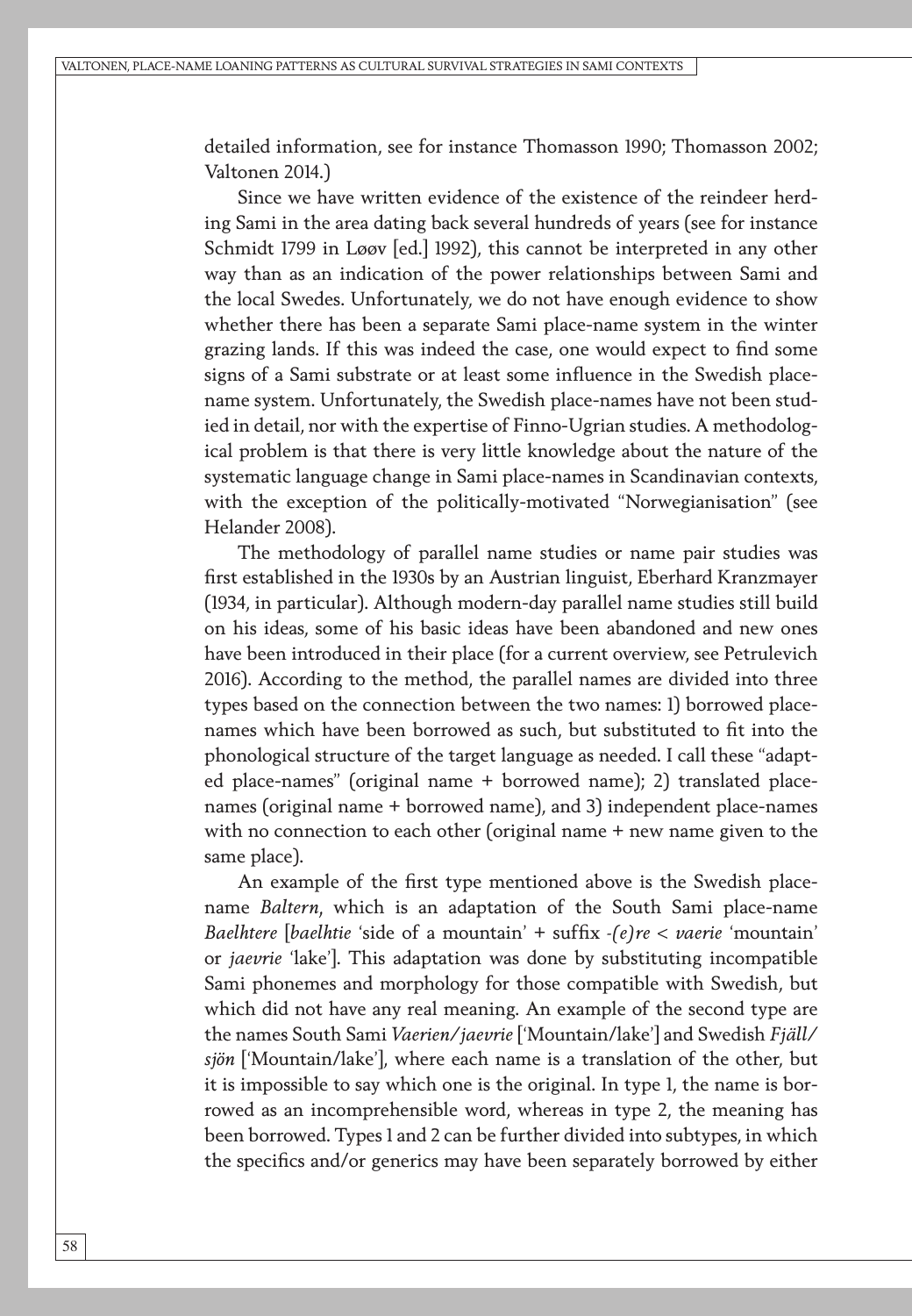adaptation or translation, as opposed to using another method for another element. For instance, the Inari Sami place-name *Huikkem/vääri* ['Shouting/mountain'] has been partially adapted, partially translated into Finnish as *Huikkima/vaara* ['Huikkima/mountain']. An example of type 3 are the independent place-names South Sami *Durrien/johke* ['Ravine/river'] and Swedish *Lill/muggen* ['Little mug'], which have a common referent.

In the years since Kranzmayer's original article, the different borrowing methods have been interpreted as signs of older and younger generations as well as an indication of the language proficiency of the borrowing group. For instance, the adaptation has been taken as an indication that the borrowing group could not understand the source language and, based on this, such names have been thought to be borrowed at an early stage of the contact. Even though this seems logical, there are several examples of modern adaptation cases in contexts where both the loaning and the borrowing group have been bilingual. This shows that there must be other factors behind the choice of borrowing method. As a result, such assumptions are proven false, with greater focus being recently placed on the choices made by the loaning and borrowing language communities as well as the sociolinguistic context. The differences or similarities in the structure and grammar of loaning and borrowing languages also play a prominent role.

#### Results

There are plenty of parallel names in my South Sami and Inari Sami materials. However, the results give a completely different picture of the nature of the contacts. In materials on Čovčjävri-Kosseennâm, 178 Inari Sami placenames (32% of all names) have a parallel name in Finnish. In Ruvhten sïjte, 101 South Sami place-names have a parallel name in Swedish. That is as much as approximately 60% of all the names. It is impossible to arrive at an exact number, because the South Sami place-names vary a great deal due to their long informal and oral use (see Magga 1994: 8).

In addition to a much larger number of parallel names, the quality of the borrowed names also differs a great deal between the studied areas. In Ruvhten sïjte the adapted names are the most common: 51% of the South Sami place-names have an adapted parallel name in Swedish. These are followed by independent parallel names (30%) and then translated names (19%). In Aanaar (Inari), however, translated parallel names are the most common type: 69% of the Finnish parallel names are translated. These are followed by adapted parallel names (31%). Independent parallel names are a marginal phenomenon, since only less than one percent of Finnish parallel names are independent (see Table 1).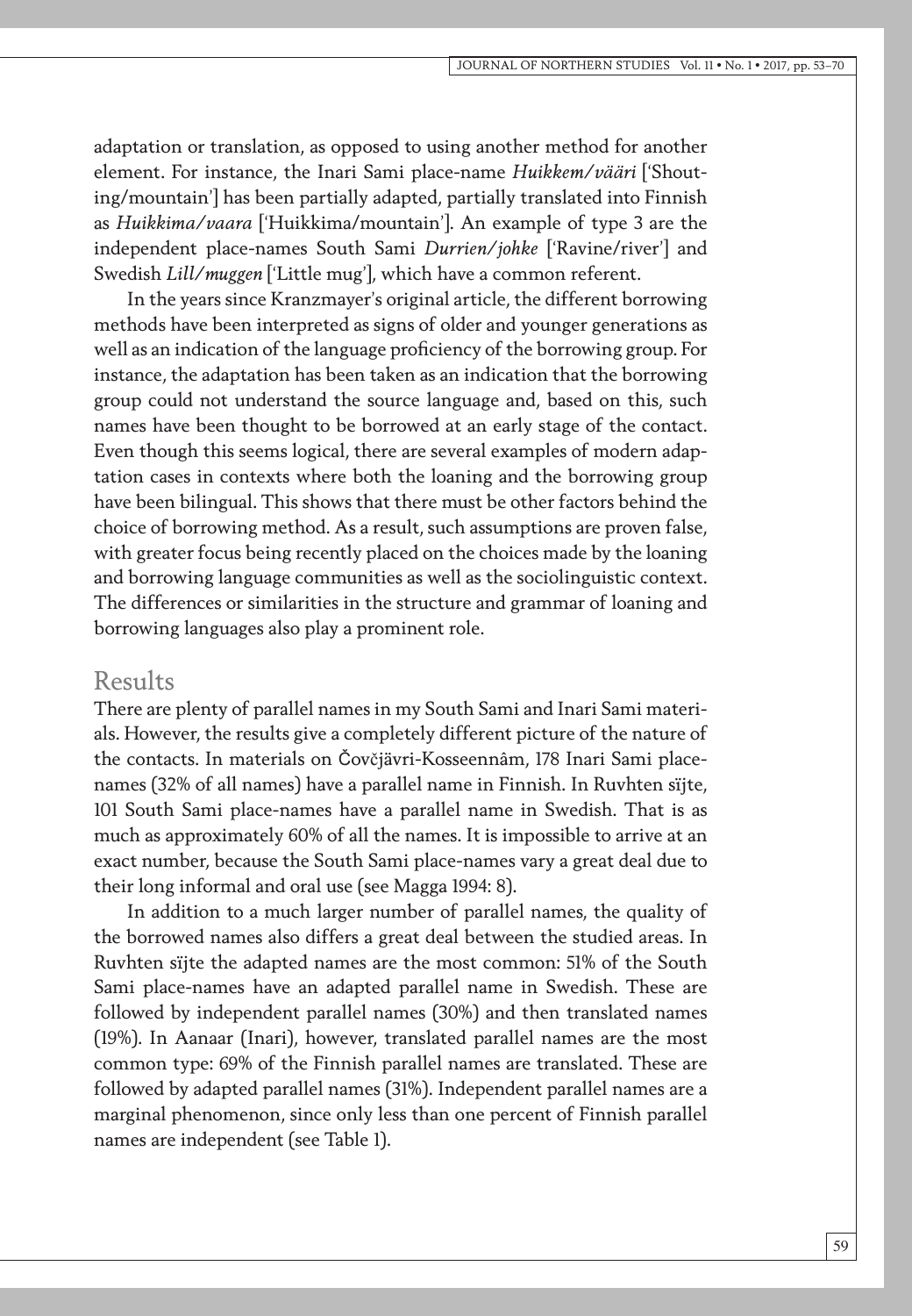

Table 1. The distribution of the parallel names in per cent in different languages divided according to the borrowing types.

Almost all the Finnish place-names have been borrowed from Inari Sami language. Only in some individual cases Finnish have been the source language. In addition to the knowledge of the cultural and historical context, the source language can be proved with a variety of linguistic evidence, such as morphological and semantic features and meaning. However, it is not always clear whether the loaning language was Inari or North Sami, because these languages are very closely related to each other and share a common history. Furthermore, the local people tend to spontaneously translate place-names from one Sami language to another, according to the language they use.

In Ruvhten sïjte however, there is no clear cultural or historical evidence that might indicate the direction of loaning. There is also evidence that suggests reverse loaning. This means that some of the place-names have been borrowed from one language to another and then back again. This type of process leaves an ambiguous trail that points to both languages and blurs interpretation. Particularly where Scandinavian names are concerned and often with great uncertainty, only the adapted names can be partly divided according to the borrowing language: approximately two-fifths of the names have been loaned from South Sami to Swedish, and three-fifths from Swedish to South Sami.

The spatial distribution of Finnish borrowed place-names in the Čovčjävri-Kosseennâm area is particular: The Finnish place-names are more prevalent close to roads (former major footpaths), and their referents are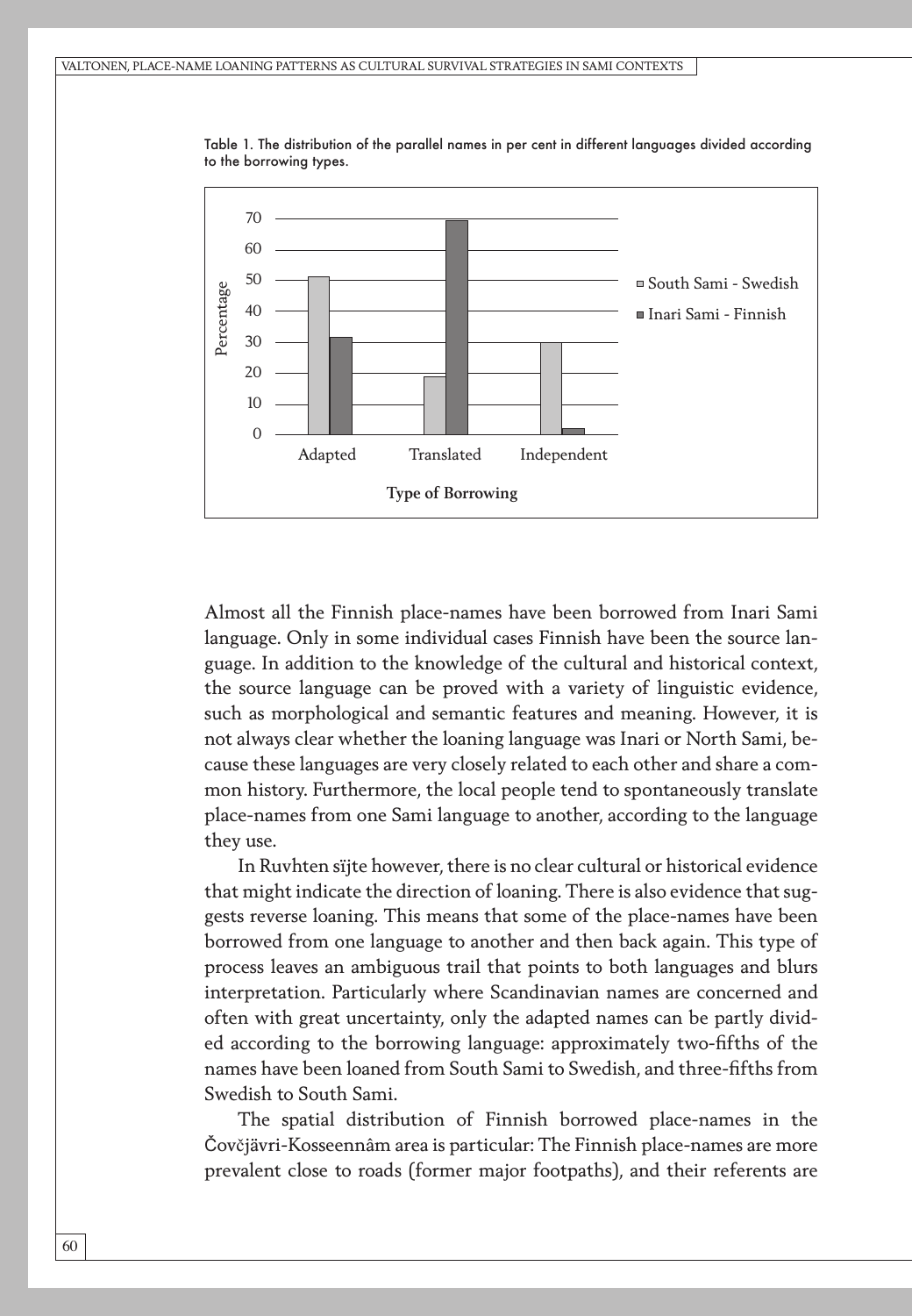often larger in size or are especially meaningful places in some other way. When compared with the distribution of the North Sami parallel names, the difference is evident. These are evenly distributed in the area that the North Sami share with the Inari Sami population, and have no clear correlation with the size of the referents.

This phenomenon has been previously documented in Sami contexts in Finland by Samuli Aikio (1994: 35): There has been no need to use microtoponyms with Finns because they did not use nor have been interested in the areas beyond roads and settlements. The obvious reason for this is that there were no local Finns, but only visiting public servants, who were mainly clerks and priests. The Finnish names of settlements and places nearby were needed for administrative reasons. Furthermore, on the older maps only the names of the largest places were marked in sparsely populated areas such as Northern Aanaar (Inari). The North Sami, on the other hand, had the same livelihoods and they used the same areas as the Inari Sami. It was for this reason that there has been a need for all sorts of place-names throughout the territory.

In Ruvhten sïjte, the distribution of the parallel names is more complex. The distribution of the Swedish parallel names is even: where there are Sami place-names, there are also Swedish place-names. However there is a difference between the distributions of the loaning types: there are more independent parallel names in the old tax mountain area (Sw. *skattefjäll*) on the high mountains, but at the treeline between the treeless high mountains and the forest, independent names are rare. The adapted and translated parallel names are, on the other hand, evenly distributed. The referents of independent parallel names are also more often smaller in size than in other types.

When information on the loaning language is introduced, a clear spatial tendency can be seen. In the high mountain area, in other words in the old tax mountain area, there are independent parallel names and adapted parallel names loaned from South Sami to Swedish. Below the tree line, in an area that was bought by the Crown and incorporated into the old Sami tax mountain during the 1880s and 1890s, there are mainly adapted parallel names of recent origin borrowed from Swedish to Sami (see Map 1).

#### Discussion

There are several issues concerning the results that need to be discussed and interpreted further. First, the number of parallel names is much higher in Ruvhten sïjte: 60% versus 30% in Čovčjävri-Kosseennâm. The obvious reason for this difference is that the Swedish population has used the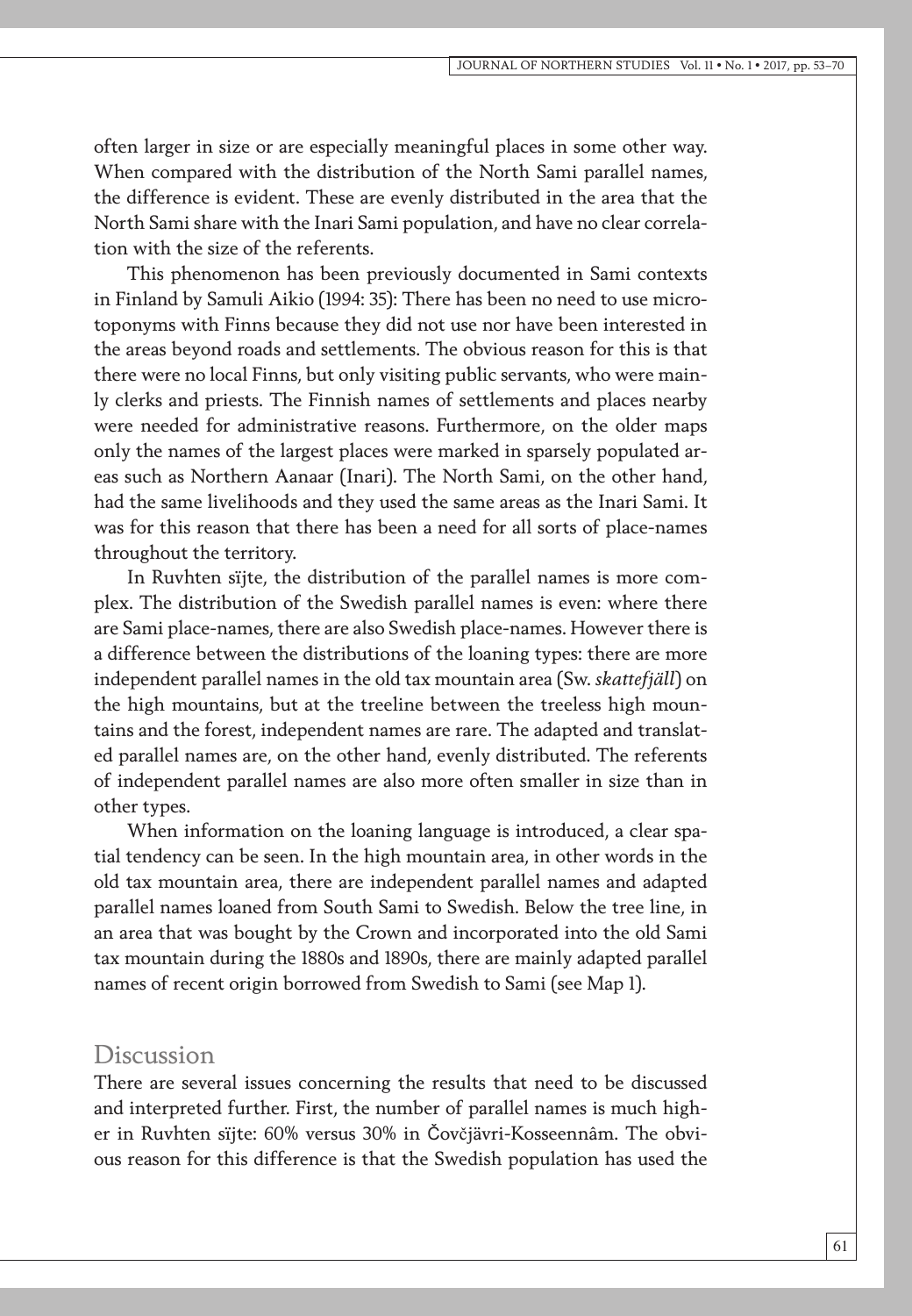VALTONEN, PLACE-NAME LOANING PATTERNS AS CULTURAL SURVIVAL STRATEGIES IN SAMI CONTEXTS



Map 1. The distribution of South Sami and Swedish parallel names in Ruvhten sïjte. The squares symbolise adapted parallel names, triangles translated parallel names and spheres independent parallel names. The dark gray area indicates the old tax mountain (Sw. *skattefjäll*) of the Sami village as it was defined at 1853. The black border defines the area that was incorporated into the tax mountain during the 1880s and 1890s but that was used by Sami already before 1853. It includes also the area south of the tax mountain area. These borders are based on old hand drawn maps made during the land ownership consolidation (Consolidation map of Tännäs 1844–53 and 1844–53).The dotted line indicates the area used by the Ruvhten Sami village during the studied period according to Manker (1953). Drawn and © by Mikael A. Manninen and Taarna Valtonen.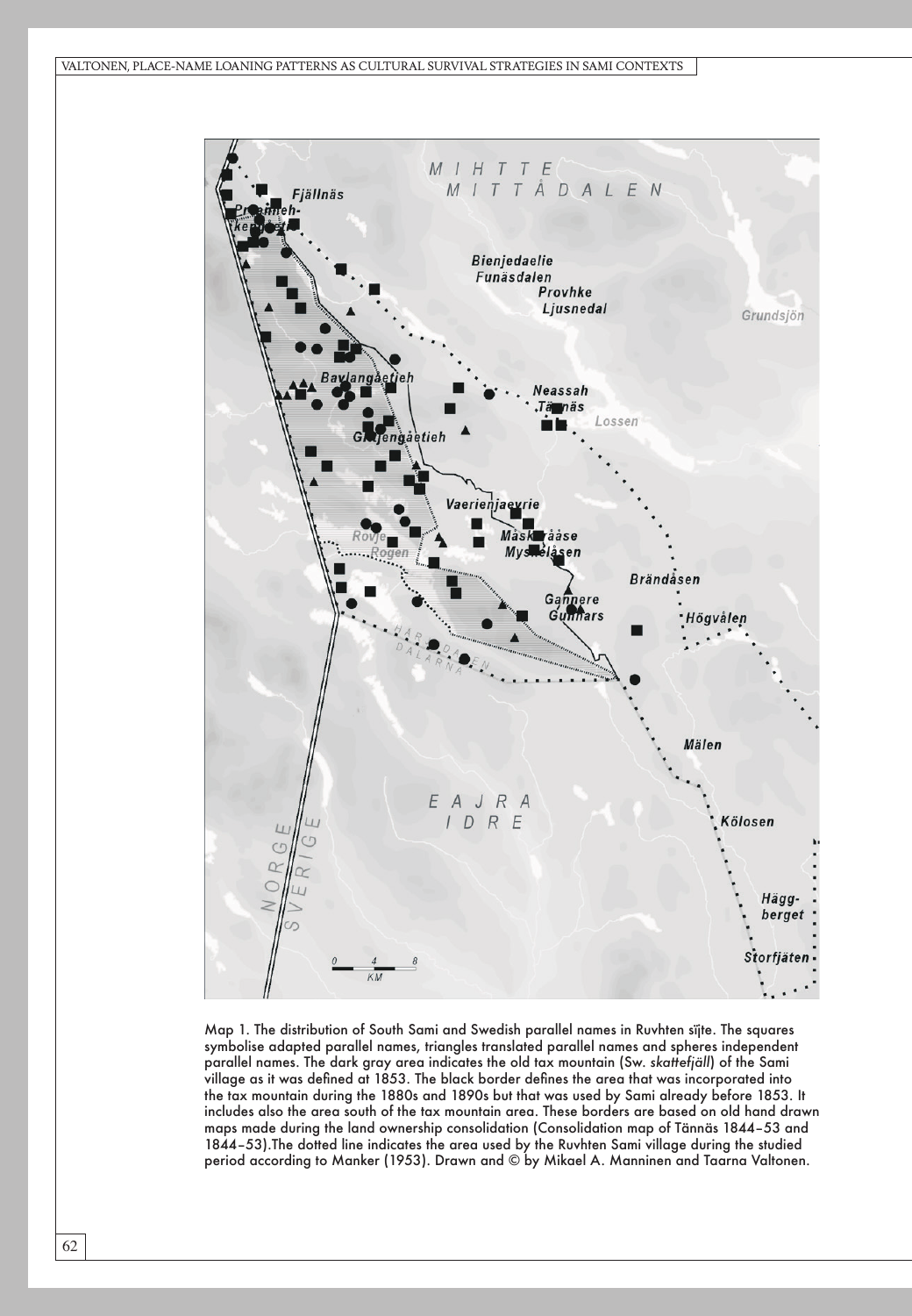same area as the Sami population, as opposed to in Northern Aanaar (Inari), where the Finnish parallel names were mainly created for the purposes of mapping and administration.

Another clear difference is the relation between different borrowing types. The most common type of borrowing in Ruvhten sïjte is adaptation (52%), whereas in Čovčjävri-Kosseennâm it is translation (69%). In addition, the role of independent parallel names is central in Ruvhten sïjte (30%), but marginal in Northern Aanaar (Inari) (< 1%). In Čovčjävri-Kosseennâm, adapted parallel names constitute the second largest type (31%). In Ruvhten sïjte translated parallel names form the smallest type: 19%. I have compared these results with results from other areas and collected information from four other studies on parallel names, which include contacts between Scandinavian and Finno-Ugrian languages.

A major research project funded by the Academy of Finland in the 1970s and 1980s studied place-names at the border region between the Finnish and Swedish-speaking areas of Finland. The study found that the most common borrowing type in Finnish-Swedish parallel names was adaptation: on ave-rage 60% of the cases. Translation was used only in 15% of the cases, and, as the study showed, more often when the source language was Swedish. Independent parallel names were used on average in only 6% of the cases, but there were municipalities where the number was as high as 24%. Figures this high were interpreted as being an indication that two separate placename systems and populations existed (Pitkänen 2007: 13–15; Zilliacus 1980: 340–344).

Two studies (Pedersen 1988; Söderholm 1986) conducted in several villages in North Troms, Norway, had trilingual material consisting of Sami, Kven and Norwegian place-names. In these studies, the most common borrowing type from Sami to Norwegian was adaptation (61–86%), followed by translation (21–30%). However, when a place-name was loaned from Norwegian to Sami, translation was typically the most common (44–47%), followed closely by adaptation. The fourth study was conducted by Tuula Eskeland (1994) in *Finneskogene* ['The Finnish forests'], farther south in Norway. Her results indicate that practically all parallel names were borrowed from Finnish to Norwegian as an adaptation.

The results of Ruvhten sïjte resemble the results of the Finnish linguistic border project as well as the results by Pedersen and Söderholm. The large number of independent parallel names should be interpreted according to the Finnish results as an indication of two separate place-name systems resulting from the linguistic border between the two monolingual populations speaking either Finnish or Swedish. The larger number of translated parallel names in the materials obtained in Troms has been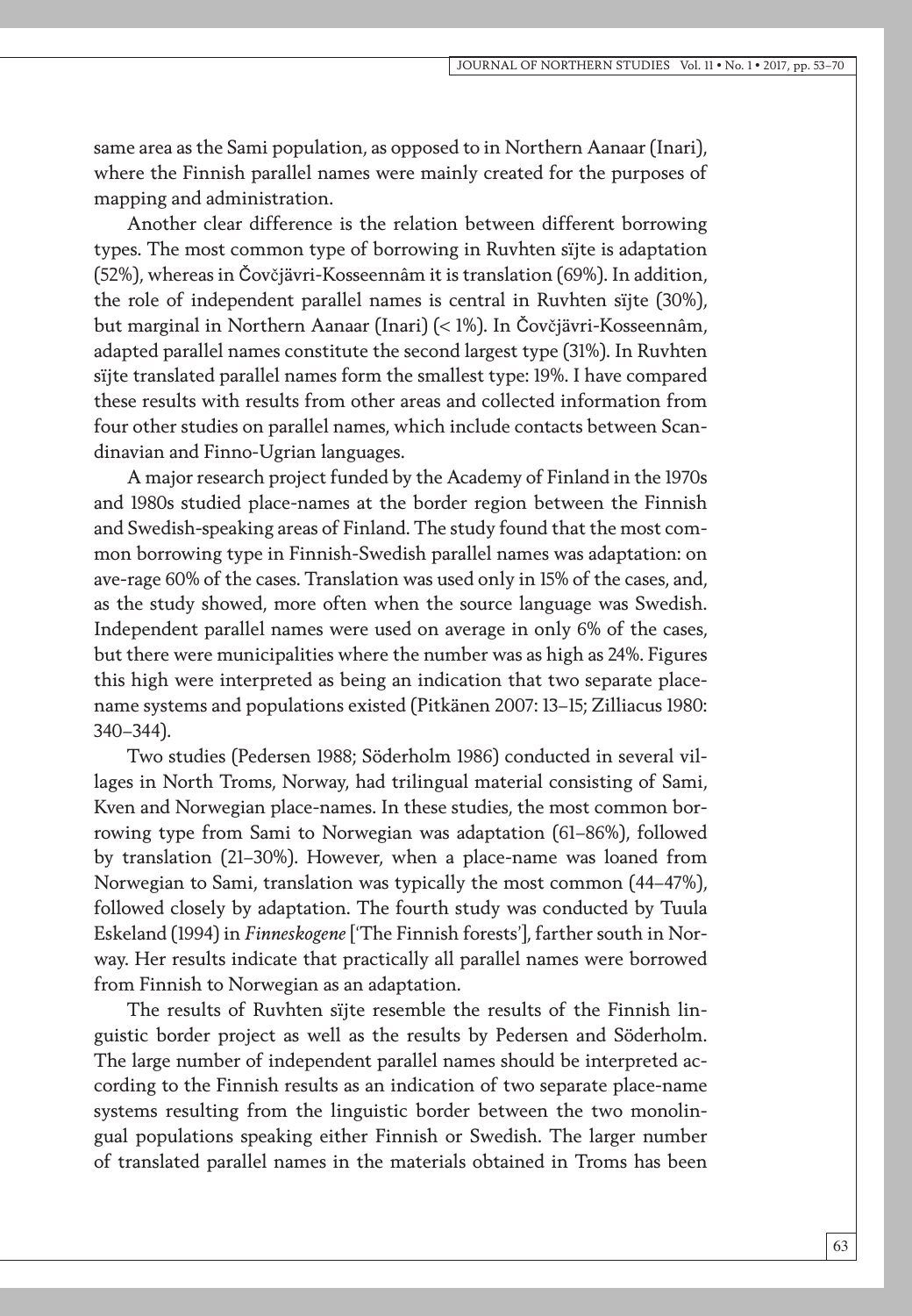explained by Pedersen and Söderholm as the result of the local population in Troms being bi- or trilingual, whereas in Finland the populations have been monolingual. According to this, the results of Ruvhten sïjte should be interpreted as a situation of two monolingual populations, which, of course, is not the case. In my opinion, the similarity should be interpreted rather as an indication of unwillingness to share and translate place-names, and, because the Swedes did not speak Sami, it would have be the members of the Sami community who were unwilling to loan their names or borrow Swedish names as translations. The results of Čovčjävri-Kosseennâm seems to have a pattern of its own, which must also be explained with the help of extralinguistic factors and cultural choices.

Groups living by the linguistic border are constantly negotiating ways to exist as a separate language and culture in juxtaposition to the other. The attitudes towards other languages and cultures as well as the differences in status are demonstrated with the help of linguistic and cultural choices in different social contexts. Although these choices are often subconscious, they can sometimes be clearly conscious demonstrations. Commonly mentioned reactions are loaning and borrowing, code switching, even language change, but choices that reject cultural and linguistic change, such as purism and other forms of polarisation, also exist (Bergsland 1992; Haspelmath 2009).

In Ruvhten sïjte, the choice was *protective purism*, which was supported by the ethnic separation policy of the Swedish Crown. This is a broader phenomenon that covers the entire South Sami area and became more evident during the nineteenth century, due to the intensified conflicts with the majority groups. Knut Bergsland (1992: 14) argues that the reasons behind the survival and resistance against outside influence of the South Sami language are mainly social. Although language was used as a means of communication, its capacity to keep Scandinavians outside the group and away from its insider knowledge was more important. It served as a secret language, which was incomprehensible to others. It was also the language of the family, own community and Sami livelihoods, in other words the language that supports and protects the Sami identity and the way of life that belongs to it.

It is my contention that the phenomenon interpreted in other studies as an indication of two separate monolingual groups and a separate placename system is actually a type of protective purism where Ruvhten sïjte is concerned. This is further supported by the distribution of parallel names in the area. The old tax mountain area has been clearly recognised as a Sami area, even by the Swedish Crown, and the exceptionally large number of independent parallel names emphasises this: the Swedish names and Swedes are disregarded. This is further supported by the fact that the Scandinavian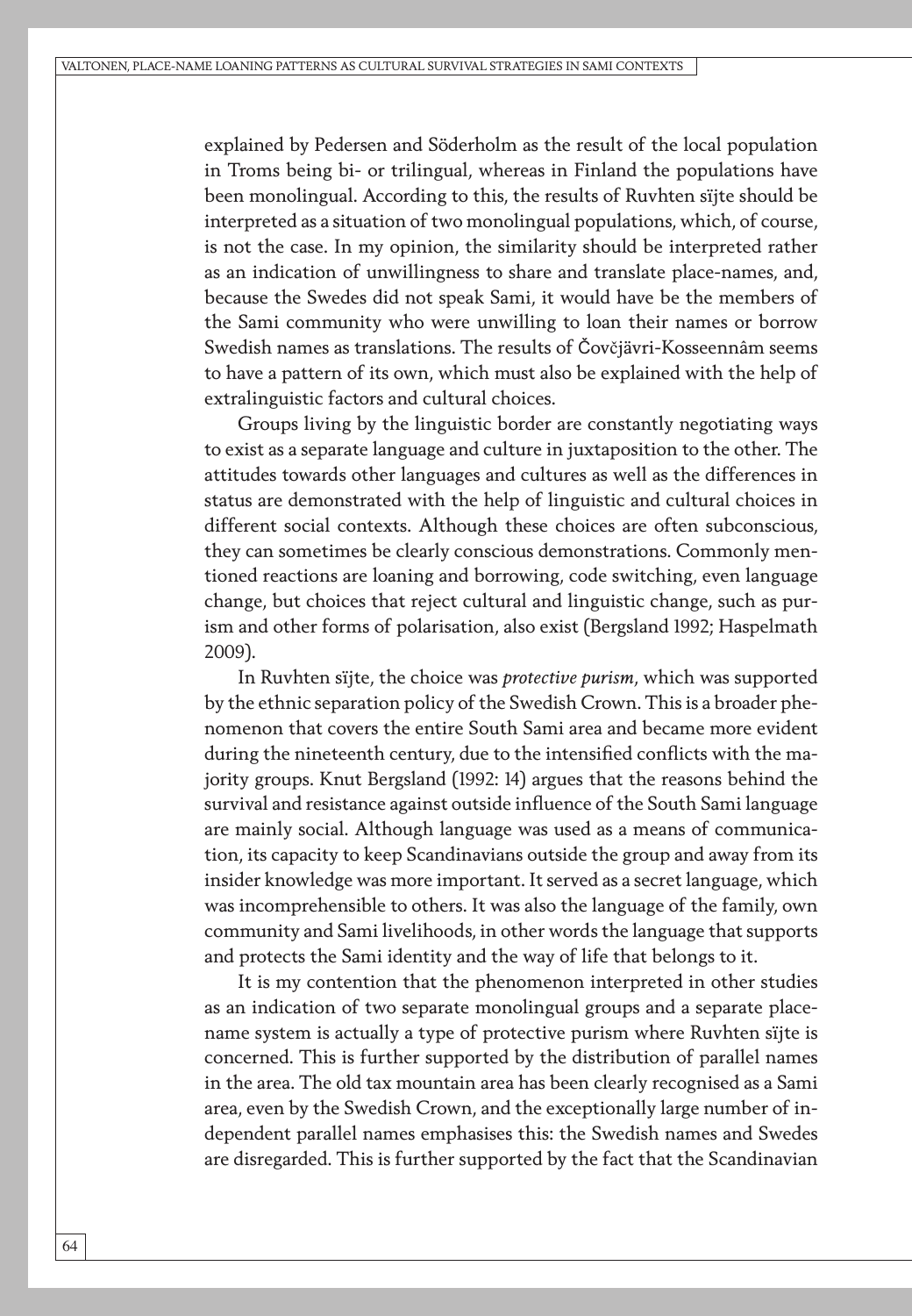population on both sides of the border used to fish in the high mountain area. I see that this cultural-linguistic choice is a manifestation of cultural predominance in the area: these are our names, these are our lands.

The especially large number of newly adapted parallel names, which were borrowed from Swedish to Sami in the extension area of 1880–1890s in the low mountain area, shows that the same ideology has been implemented there. The bilingual Sami population could have used the Swedish names without complications, but they choose to adapt the Swedish names to follow the rules of their own language. This might have something to do with the history of this area: it was first mainly used by the Sami, but the expansion of Swedish animal husbandry and a need to enlarge grazing meadows and pastures put pressure on the situation. This led to the consolidation of 1853, in which the area in question was excluded from the Sami tax mountain. During this period, the Sami place-names in this area disappeared, but it is probable that the memory of the former ownership was kept alive.

There is also a clear indication that the situation had not been as polarised before. It is obvious that some of the adapted loans are old and some have been borrowed back and forth from one language to the other. In particular, the adapted parallel names loaned to Swedish must be taken as a sign of positive connections: the Swedes have chosen to use Sami place-names, but, because they do not understand the language and cannot pronounce its words, the names have been interpreted according to their own language. However, the small number of translated parallel names indicate that the Sami have not been very keen to share the names, since the monolingual Swedes have been unable to translate the Sami names on their own. There is also one anomaly in the distribution of parallel names: At the tree line, there are only a few independent names, which indicate that this served as a contact area. This makes sense, as the tree line was important for both Sami reindeer herders and Scandinavian animal husbandry. The two groups were consequently forced to discuss places and needed common names.

In contrast to Ruvhten sïjte, it seems that the choice made in Čovčjävri-Kosseennâm was to share the cultural-linguistic code with the majority. If one compares the situation of Northern Aanaar (Inari) with the situation in Southern Ohcejohka (Utsjoki), the neighbouring North Sami-speaking area, the difference is striking: In Ohcejohka, Finnish parallel names are almost non-existent, even though the language situation is practically identical. The difference is significant, as almost a third of the Inari Sami names in Northern Aanaar have a Finnish parallel name. Furthermore, the parallel names are mainly translations, with most of the adaptations being only partial, including elements that cannot be or are very difficult to translate into Finnish. As it was uncommon for Finns to speak Sami, one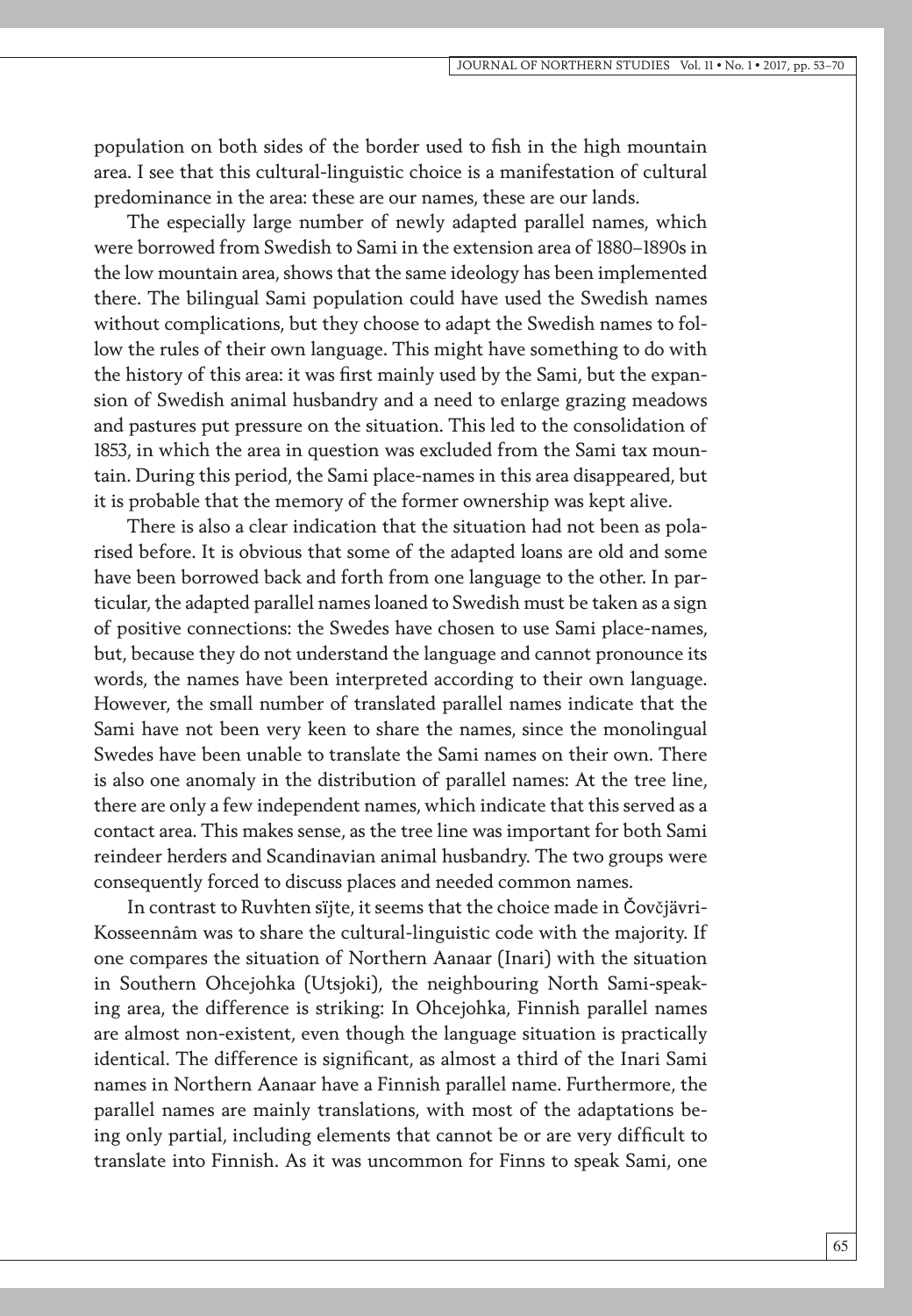must conclude that the place-names have been translated by the Inari Sami themselves.

Translation is most likely connected to the mapping of the area at the beginning of the twentieth century, at which time the local guides spontaneously translated place-names for the cartographers. It is possible that the Finns did not even realise that the names were translated and that there were no real Finnish names. The translation of place-names and personal names has been a common official practice in Finnish Lapland since the existence of written documents (Mattus 2004: 162–163).

Kaisu Nikula, an Inari Sami folklorist, analysed the ethnic self-identification narratives of Inari Sami people. She found that controlled multiculturalism is the single most important cultural property and strength that the people themselves mentioned. This is connected with the cultural core ideology or value of *multicultural amicability*. For instance, it is considered impolite to use a language that someone present cannot understand. Code switching was not understood as an indication of weaker status, but as an expression of strong linguistic proficiency. The Inari Sami capacity to absorb and apply influences from other languages and cultures was noted early and was often misinterpreted as being an indication of a weak and acculturative group (Lehtola 2012: 212; Nikula 2003: 164, 145).

In my opinion, the translating of parallel names is one indication of the Inari Sami's cultural ideology of multicultural amicability, not an indication of, for instance, low status or assimilation. This choice made it possible for them to control the use of place-names and to ensure that the Finns understood the cultural content and local history. Consequently, it was expected that Finns would begin to appreciate the local Inari Sami cultural heritage. The only problem with this cultural strategy is that it only works as long as the rules of the interaction created by the Inari Sami community are respected and the status of the group is held in high enough esteem.

#### Conclusions

In this paper, I have described two different cultural and linguistic strategies used when loaning place-names. Based on the results obtained, I have concluded that the quality and distribution of parallel names in the South Sami area reflect the existence of two separate name systems and a cultural strategy that I call *protective purism*. Its main idea is to separate the South Sami culture and language from the surrounding Scandinavian cultures and languages in order to safeguard its existence.

In the Inari Sami area of Čovčjävri and Kosseennâm, the quality of the parallel names indicate that the local Sami community opened up its linguistic-cultural code to the Finns. This strategy is based on an Inari Sami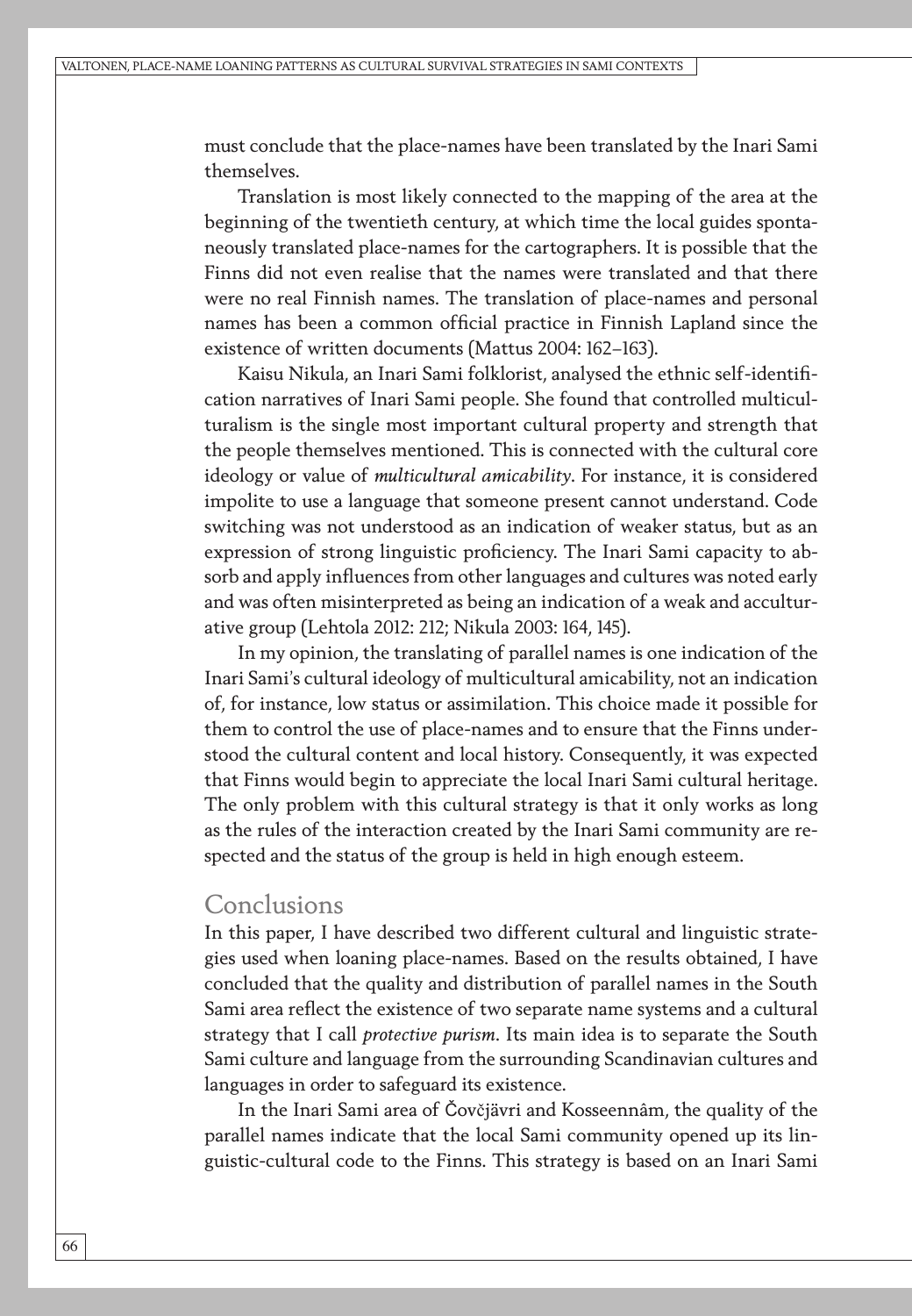cultural ideology of *multicultural amicability*. Its basic idea is to be open, teaching members of other linguistic and cultural groups to understand, thus establishing respect for the Inari Sami language and culture in order to safeguard its existence.

It might seem odd that two opposite approaches have been used to promote a common objective, i.e. an environment where a minority language and culture can survive. The obvious reason for the different strategies can be found in the linguistic-cultural ecosystems that surround these communities.

#### ACKNOWLEDGEMENTS

I wish to thank the Finnish Cultural Foundation for the grants that made it possible for me to write my doctoral thesis and now continue my work as a post-doctoral researcher. I also owe a debt of gratitude to the Giellagas Institute for Saami Studies at the University of Oulu and my colleagues there for the constant support they have given me over the years.

#### **REFERENCES**

#### *Archival Sources*

Consolidation map of Tännäs 1844–53. Akt. nr. 23-TÄN-10, Gävle: Lantmäteriet; historiskakartor.lantmateriet.se.

Consolidation map of Tännäs 1887–98. Akt. nr. 23-TÄN-16, Gävle: Lantmäteriet; historiskakartor.lantmateriet.se.

#### *Literature*

- Aikio, S. (1994). "Suoma sámi nammafuolahusas" ['On language planning of Finnish Sami names'], in *Sámi báikenamat virggálaš geavahusas Ruoŧa, Suoma ja Norgga bealde. Ávvočála Knut Bergslandii* (Sámi dieđalaš áigečála 1), ed. K.R. Helander, Guovdageaidnu: Sámi allaskuvla, Sámi instituhtta; Romsa: Romssa universitehta Sámi dutkamiid guovddáš, pp. 33–39.
- Baudou, E. (2004). "Arkeologiska tolkningar av kulturhistoriska fynd i Mellannorrlands järnålder" ['Archaeological interpretations of cultural historical finds of Middle Norrland's Iron Age], in *The Sámi and the Scandinavians. Aspects of 2000 Years of Contact* (Schriften zur Kulturwissenschaft Band 55), ed. J. Kusmenko, Hamburg: Verlag Dr. Kovač, pp. 17–33.
- Bergsland, K. (1992). "Language contacts between Southern Sami and Scandinavian," in *Language Contact. Theoretical and Empirical Studies* (Trends in Linguistics. Studies and Monographs 60), ed. E.H. Jahr, Berlin: Mouton de Gruyter, pp. 5–15.
- Bergström, E.J., Magnusson, G. & Raihle, J. (1991). *Härjedalen. Natur och kulturhistoria* ['Härjedalen. Nature and cultural history'], Östersund: Jämtlands läns museum.
- Eskeland T. (1994). "Fra Diggasborrå til Diggasbekken. Finske stedsnavn på de norske finnskogene" ['From Diggasborrå to Diggasbekken. Finnish place-names in the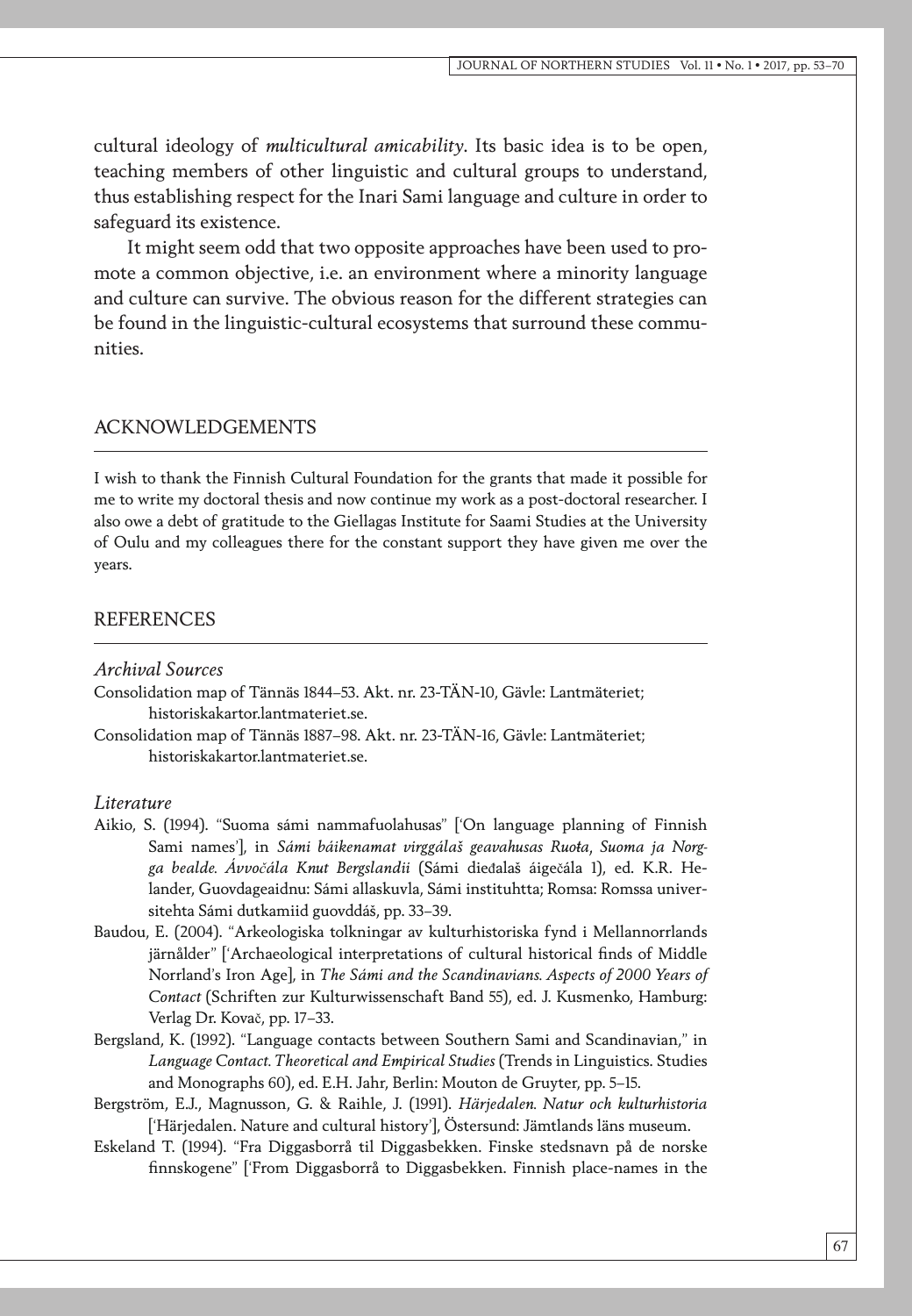Norwegian Finnskogene area'], diss., University of Oslo.

- Haspelmath, M. (2009). "Lexical borrowing. Concepts and issues," in *Loanwords in the World's Languages. A Comparative Handbook*, eds. M. Haspelmath & U. Tadmor, Berlin: De Gruyter Mouton, pp. 35–54.
- Haugen, E. (1972). *The Ecology of Language. Essays*, Stanford, CA: Stanford University Press.
- Haugen, E. (2001). "The ecology of language," in *The Ecolinguistics Reader. Language, Ecology and Environment*, eds. A. Fill & P. Mühlhäusler, London: Continuum, pp. 57–66.
- Helander, K.R. (2008). *Namat dan nammii. Sámi báikenamaid dáruiduhttin Várjjaga guovllus Norgga uniovdnaáiggi loahpas* ['Names in the name of. The Norwegianization of Sami place-names in the Várjjat area at the end of the Norwegian union period'] (Dieđut 1/2008), Guovdageaidnu: Sámi Instituhtta.
- Holm, G. (1984). "Förhållandet mellan samiskt och svenskt i ortnamnen i Lappland och Jämtland-Härjedalen. En språklig jämförelse med bebyggelsehistorisk bakgrund" ['The relationship between Sami and Swedish in place-names in Lapland and Jämtland-Härjedalen. A linguistic comparison with settlement historical background'], in *Bebyggelsers og bebyggelsesnavnes alder. NORNAs niende symposium i København 25–27 oktober 1982* (NORNA-rapporter 26), ed. V. Dalberg, Uppsala: NORNA-förlaget, pp. 130–143.
- Kranzmayer, E. (1934). "Zur Ortnamenforschung im Grenzland," *Zeitschrift für Ortsnamenforschung*, 10, pp. 105–148.
- Lehtola, V.-P. (2012). *Saamelaiset suomalaiset. Kohtaamisia 1896–1953* ['Sami Finns. Encounters 1896–1953'] (Suomalaisen Kirjallisuuden Seuran Toimituksia 1351/Tiede), Helsinki: Suomalaisen Kirjallisuuden Seura.
- Lundmark, L. (2008). *Stulet land. Svensk makt på samisk mark* ['Stolen land. Swedish power on Sami land'], Stockholm: Ordfront.
- Løøv, A. (ed.) (1992). *Resa genom Hälsingland och Härjedalen år 1799. En del av Johann Wilhelm Schmidts berättelse om sin resa genom några Svenska landskap för att besöka samerna* ['A journey trough Hälsingland and Härjedalen in 1799. A part of Johann Wilhelm Schmidt's account of his journey through some Swedish provinces to meet the Sami'], Trondheim: Luejie.
- Magga, O.H. (1994). "Knut Bergsland ja su bargu sámi báikenamaiguin" ['Knut Bergsland and his work with Sami place-names'], in *Sámi báikenamat virggálaš geavahusas Ruoŧa, Suoma ja Norgga bealde. Ávvočála Knut Bergslandii* (Sámi dieđalaš áigečála 1), ed. K.R. Helander, Guovdageaidnu: Sámi allaskuvla, Sámi instituhtta; Romsa: Romssa universitehta Sámi dutkamiid guovddáš, pp. 7–11.
- Manker, E. (1953). *The Nomadism of the Swedish Mountain Lapps. The Siidas and their Migratory Routes in 1945* (Acta Lapponica 7), Stockholm: Nordiska Museet.
- Mattus, I. (2004). "Paikannimistö alueen kuvaajana" ['Place-names representing the area'], in *Kaldoaivin erämaa-alueen ja Sammuttijängän-Vaijoenjängän soidensuojelualueen luonto, käyttö ja paikannimistö* (Metsähallituksen luonnonsuojelujulkaisuja. Sarja A, No. 144), eds. T. Tynys & E. Stolt, Vantaa: Metsähallitus, pp. 162–345.

Mattus, I. (2015). *Anarâš päikkinoomah* ['Inari Sami place-names'], Aanaar: Anarâškielâ servi.

- Mühlhäusler, P. (1995). "Language ecology. Contact without conflict," in *Language Choices. Conditions, Constraints, and Consequences*, eds. M. Pütz & G. Mercator, Amsterdam: John Benjamins, pp. 3–15.
- Mühlhäusler, P. (1996). *Linguistic Ecology. Language Change and Linguistic Imperialism in the Pacific Region*, London: Routledge.
- Nikula, K. (2003). "Muistelevat inarinsaamelaiset. Empiirisen etnisyyden ja identiteettien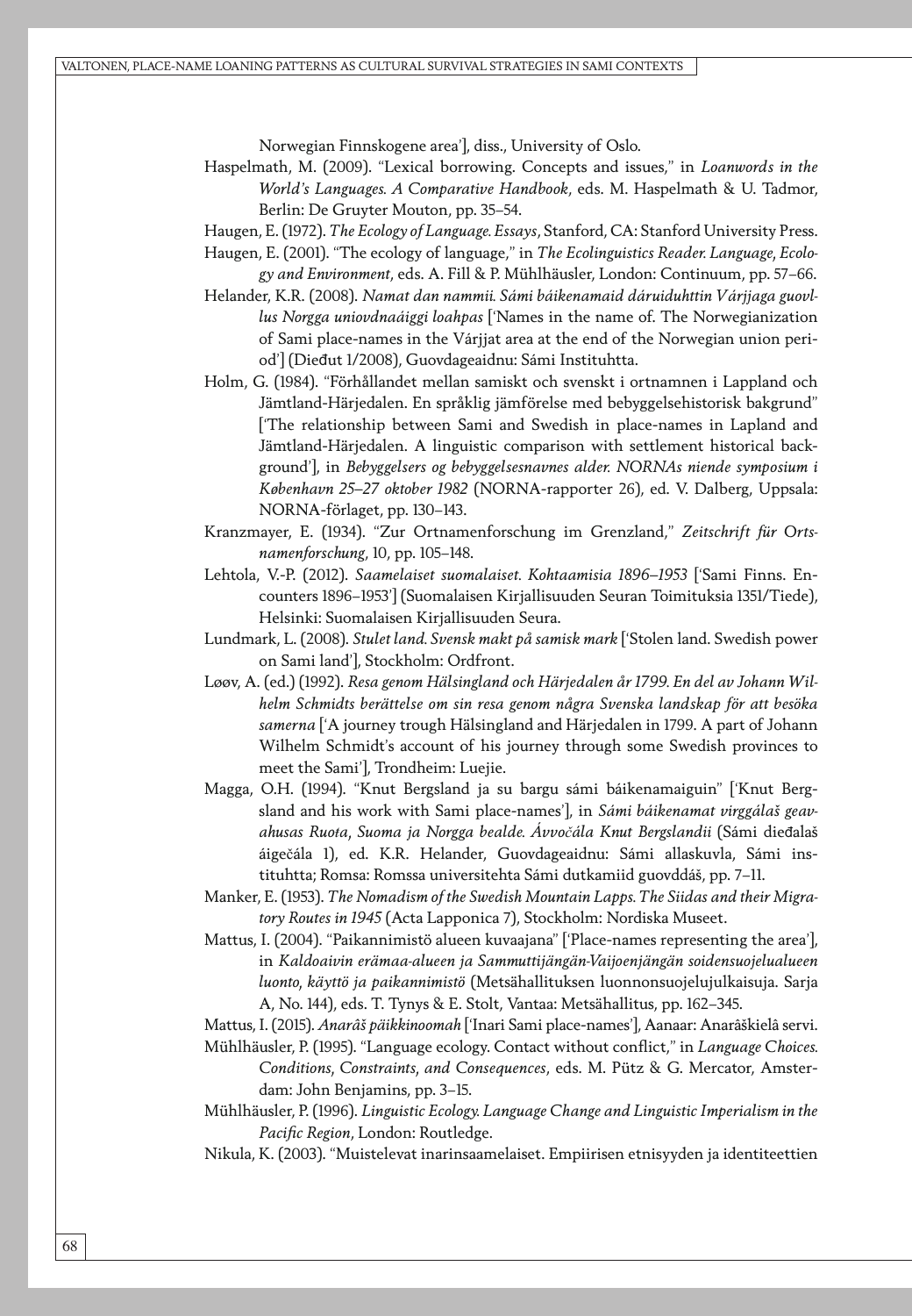kirjon tarkastelua elämänkerronnan kautta" ['Commemorating Inari Sami. An examination of experienced ethnicity and spectrum of identities with the help of biographical narration'], MA thesis., University of Helsinki.

- Pedersen, A.-K. (1988). "Stadnamnlån. Fonologi og ortografi i lydlig lånte stadnamn med eit oversyn over fonologien i norsk på Skibotn og i Kvenangsbotn" ['Place-name loans. Phonology and orthography in adapted place-name loans with an overview of the phonology of Norwegian in Skibotn and in Kvenangsbotn'], MA thesis., University of Tromsø.
- Petrulevich, A. (2016). *Ortnamnsanpassning som process. En undersökning av vendiska ortnamn och ortnamnsvarianter i Knýtlinga saga* ['Place-name adaptation as a process. An investigation of Wendish place-names and place-name variants in Knýtlinga Saga'] (Namn och samhälle 28), Uppsala: Uppsala University.
- Pitkänen, R.L. (2007). "Finnish-Swedish contacts in Finnish nomenclature," in *Borrowing of Place Names in the Uralian Languages* (Onomastica Uralica 4), eds. R.L. Pitkänen & J. Saarikivi, Helsinki: Onomastica Uralistica-research program, pp. 9–26.
- Skutnabb-Kangas, T. & Phillipson, R. (2007). "Language ecology," in *Handbook of Pragmatics*, eds. J.-O. Östman & J. Verschueren, Amsterdam: John Benjamins, pp. 1–24.
- Sköld, T. (1980). "Ortnamn och kodväxling" ['Place-names and code switching'], in *Ortnamn och språkkontakt. Handlingar från NORNA:s sjätte symposium i Uppsala 5–7 maj 1978* (NORNA-rapporter 17), eds. T. Andersson, E. Brylla & A. Rosvik, Uppsala: Nordiska samarbetskommittén för namnforskning, pp. 266–276.
- Söderholm, E. 1986: "Mønstre innen et flerspråklig stedsnavnsystem" ['Patterns in a multilingual place-name system'], *Namn og Nemne*, 3, pp. 7–17.
- Thomasson, L. (1990). "Samerna" ['The Sami'], in *Jämtlands och Härjedalens historia. Femte delen 1880–1980*, ed. M. Rolén, Östersund: Jämtlands läns museum, pp. 703–820.
- Thomasson, L. (2002). *Ur Jämtlandssamernas nutidshistoria. En mer än hundraårig kulturkamp* ['About the Jämtland Sami's recent history. More than hundred years of cultural struggle'] (Bokserie Gaaltije 1), Östersund: Gaaltije.
- Valtonen, T. (2014). *Mielen laaksot M*ї*elen vuemieh Miela vuomit Mielâ vyemeh Miõl vue'm. Neljän saamen kielen paikannimien rakenne, sanasto ja rinnakkaisnimet vähemmistö-enemmistö-suhteiden kuvastajina* ['Valleys of the mind. Place-names in four Sami languages as mirrors of minority-majority relations. Construction, vocabulary, and parallel names'] (Suomalais-Ugrilaisen Seuran Toimituksia 271), Helsinki: Suomalais-Ugrilainen Seura.
- Wiklund, K.B. (1913). "Några jämtländska och norska sjönamn av lapskt ursprung" ['Some Jämtlandic and Norwegian lake names of Sami origin'], *Namn och bygd*, 1913, pp. 11–17.
- Zachrisson, I. (1997). "Fångstmarker och fjäll" ['Hunting grounds and mountain areas'], in *Möten i gränsland. Samer och germaner i Mellanskandinavien* (Monographs, Statens historiska museum 4), ed. I. Zachrisson, Stockholm: Statens historiska museum, pp. 46–52.
- Zilliacus, K. (1980). "Ortnamnförråden vid språkgränsen i Finland. Presentation av ett forskningsprojekt" ['The place-names at the linguistic border in Finland. A presentation of a research project'], in *Ortnamn och språkkontakt. Handlingar från NORNA:s sjätte symposium i Uppsala 5–7 maj 1978* (NORNA-rapporter 17), eds. T. Andersson, E. Brylla & A. Rosvik, Uppsala: Nordiska samarbetskommittén för namnforskning, pp. 317–349.